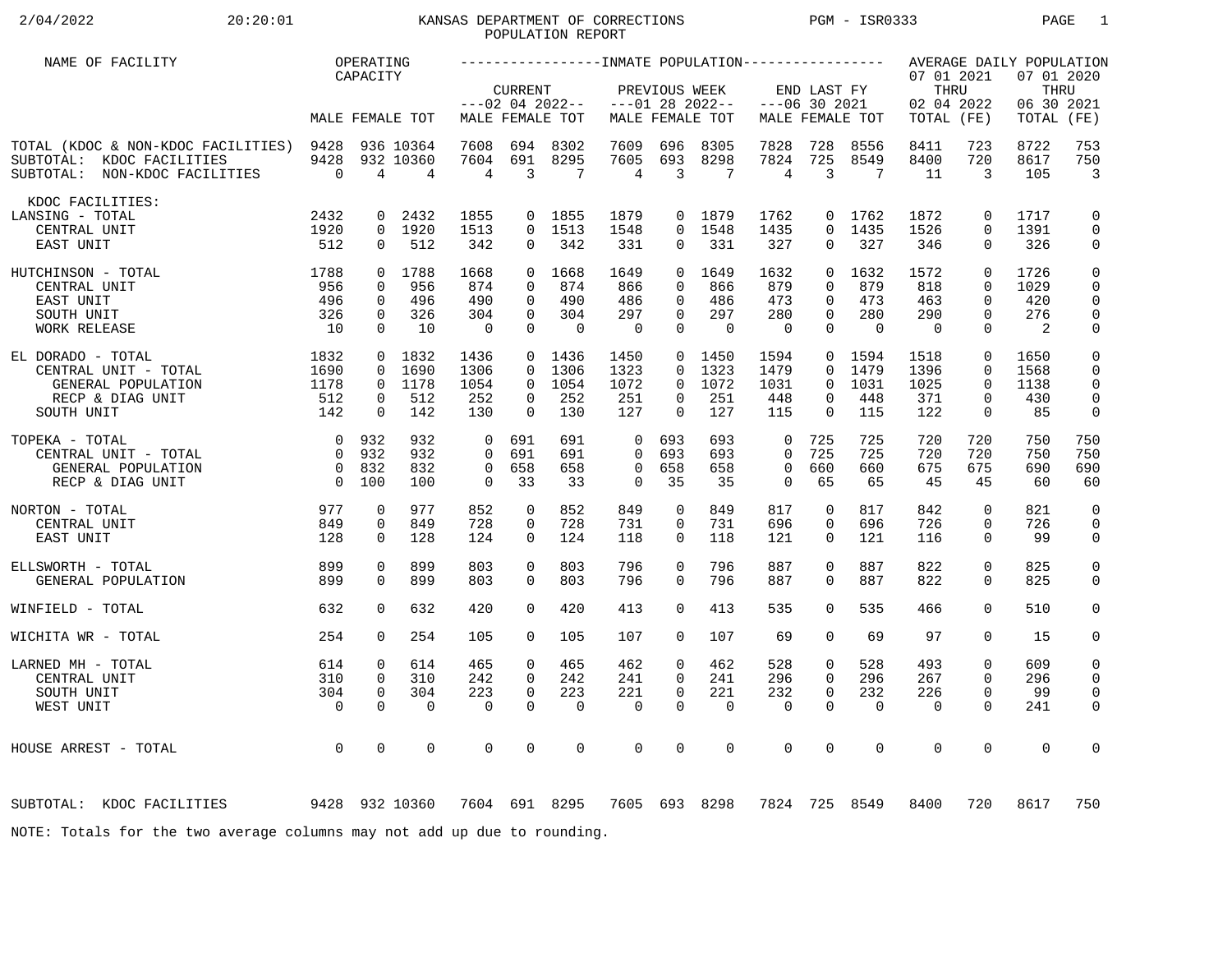| 20:20:01<br>2/04/2022                                                                     |                                      |                                              |                                                          |                                                     |                                               | POPULATION REPORT                     | KANSAS DEPARTMENT OF CORRECTIONS  |                                              |                                         |                                                 |                                              | PGM - ISR0333                                |                                                                     |                                   | PAGE                                                         | 2                                                            |
|-------------------------------------------------------------------------------------------|--------------------------------------|----------------------------------------------|----------------------------------------------------------|-----------------------------------------------------|-----------------------------------------------|---------------------------------------|-----------------------------------|----------------------------------------------|-----------------------------------------|-------------------------------------------------|----------------------------------------------|----------------------------------------------|---------------------------------------------------------------------|-----------------------------------|--------------------------------------------------------------|--------------------------------------------------------------|
| NAME OF FACILITY                                                                          |                                      | OPERATING<br>CAPACITY                        |                                                          |                                                     | <b>CURRENT</b>                                | $---02$ 04 2022--                     |                                   | PREVIOUS WEEK                                | $---01 28 2022--$                       | $---06$ 30 2021                                 | END LAST FY                                  |                                              | 07 01 2021<br>THRU<br>02 04 2022                                    |                                   | AVERAGE DAILY POPULATION<br>07 01 2020<br>THRU<br>06 30 2021 |                                                              |
| NON-KDOC FACILITIES                                                                       | MALE FEMALE TOT                      |                                              |                                                          |                                                     |                                               | MALE FEMALE TOT                       |                                   |                                              | MALE FEMALE TOT                         |                                                 |                                              | MALE FEMALE TOT                              | TOTAL (FE)                                                          |                                   | TOTAL (FE)                                                   |                                                              |
| LARNED STATE HOSPITAL - TOTAL<br>PSYCHIATRIC UNIT                                         | 0<br>$\Omega$                        | 4<br>$\overline{4}$                          | $\overline{4}$                                           | 0<br>$\Omega$                                       | $\frac{3}{3}$                                 | $\frac{3}{3}$                         | $\frac{0}{0}$                     | $\frac{3}{3}$                                | $\frac{3}{3}$                           | $\frac{1}{1}$                                   | $\frac{3}{3}$                                | $\overline{4}$                               | $\frac{3}{3}$                                                       | 3<br>$\mathbf{z}$                 | 4<br>$\overline{4}$                                          | $\frac{3}{3}$                                                |
| CONTRACT JAIL PLACEMENT - TOTAL<br>COUNTY<br>OUT-OF-STATE<br>JO CTY RESIDENTIAL CENTER WR | 0<br>0<br>$\overline{0}$<br>$\Omega$ | 0<br>$\mathsf{O}$<br>$\mathbf 0$<br>$\Omega$ | $\mathbf 0$<br>$\overline{0}$<br>$\mathbf 0$<br>$\Omega$ | 4<br>$\mathsf{O}$<br>$\mathsf{O}$<br>$\overline{4}$ | 0<br>$\mathsf{O}$<br>$\mathsf{O}$<br>$\Omega$ | 4<br>$\overline{0}$<br>$\overline{0}$ | 4<br>$\mathsf{O}$<br>$\mathsf{O}$ | 0<br>$\mathbf 0$<br>$\mathsf{O}$<br>$\Omega$ | 4<br>0<br>$\mathbf 0$<br>$\overline{4}$ | 3<br>$\mathbf 0$<br>$\mathbf 0$<br>$\mathbf{3}$ | 0<br>$\mathsf{O}$<br>$\mathbb O$<br>$\Omega$ | 3<br>$\mathbf 0$<br>$\Omega$<br>$\mathbf{3}$ | 8<br>$\mathbf 0$<br>$\mathbf 0$<br>$\mathsf{R}$                     | 0<br>0<br>$\mathbf 0$<br>$\Omega$ | 101<br>47<br>55<br>$\Omega$                                  | $\mathbf 0$<br>$\mathsf{O}$<br>$\mathsf 0$<br>$\overline{0}$ |
| SUBTOTAL:<br>NON-KDOC FACILITIES                                                          | $\overline{0}$                       | $\overline{4}$                               | $\overline{4}$                                           | $\overline{4}$                                      | 3                                             | $7\overline{ }$                       | $\overline{4}$                    | 3                                            | 7                                       | $\overline{4}$                                  | 3                                            | $7\phantom{.0}$                              | 11                                                                  | 3                                 | 105                                                          | 3                                                            |
|                                                                                           |                                      |                                              |                                                          |                                                     |                                               |                                       |                                   |                                              |                                         |                                                 |                                              |                                              | --------------------------PAROLE POPULATION------------------------ |                                   |                                                              |                                                              |
| IN-STATE CASELOAD TOTAL<br>KANSAS<br>COMPACT                                              |                                      |                                              |                                                          | 4522<br>3391<br>1131                                | 707<br>406<br>301                             | 5229<br>3797<br>1432                  | 4540<br>3406<br>1134              | 706<br>405<br>301                            | 5246<br>3811<br>1435                    | 4617<br>3478<br>1139                            | 721<br>413<br>308                            | 5338<br>3891<br>1447                         | 5266<br>3828<br>1438                                                | 705<br>403<br>302                 | 5674<br>4212<br>1462                                         | 788<br>474<br>314                                            |
| OUT-OF-STATE CASELOAD TOTAL                                                               |                                      |                                              | $- - - - -$                                              | 837                                                 | 73                                            | 910                                   | 833                               | 72                                           | 905                                     | 853                                             | 73                                           | 926                                          | 940                                                                 | 76                                | 898                                                          | 75                                                           |
| ABSCOND/WARRANT TOTAL                                                                     |                                      |                                              |                                                          | 278                                                 | 69                                            | 347                                   | 270                               | 70                                           | 340                                     | 259                                             | 70                                           | 329                                          | 343                                                                 | 66                                | 337                                                          | 74                                                           |
| TOTAL                                                                                     |                                      |                                              |                                                          | 5637                                                | 849                                           | 6486                                  | 5643                              | 848                                          | 6491                                    | 5729                                            |                                              | 864 6593                                     | 6549                                                                | 847                               | 6909                                                         | 937                                                          |
| ***PRE-REVOCATION CASES                                                                   |                                      |                                              |                                                          | $\mathbf 0$                                         | $\Omega$                                      | $\Omega$                              | $\overline{0}$                    | $\Omega$                                     | $\Omega$                                | $\Omega$                                        | $\Omega$                                     | $\Omega$                                     | $\Omega$                                                            | $\Omega$                          | $\Omega$                                                     | $\overline{0}$                                               |

\*\*\*PRE-REVOCATION CASES ARE INCLUDED IN THE INMATE POPULATION TOTAL

NOTE: Totals for the two average columns may not add up due to rounding.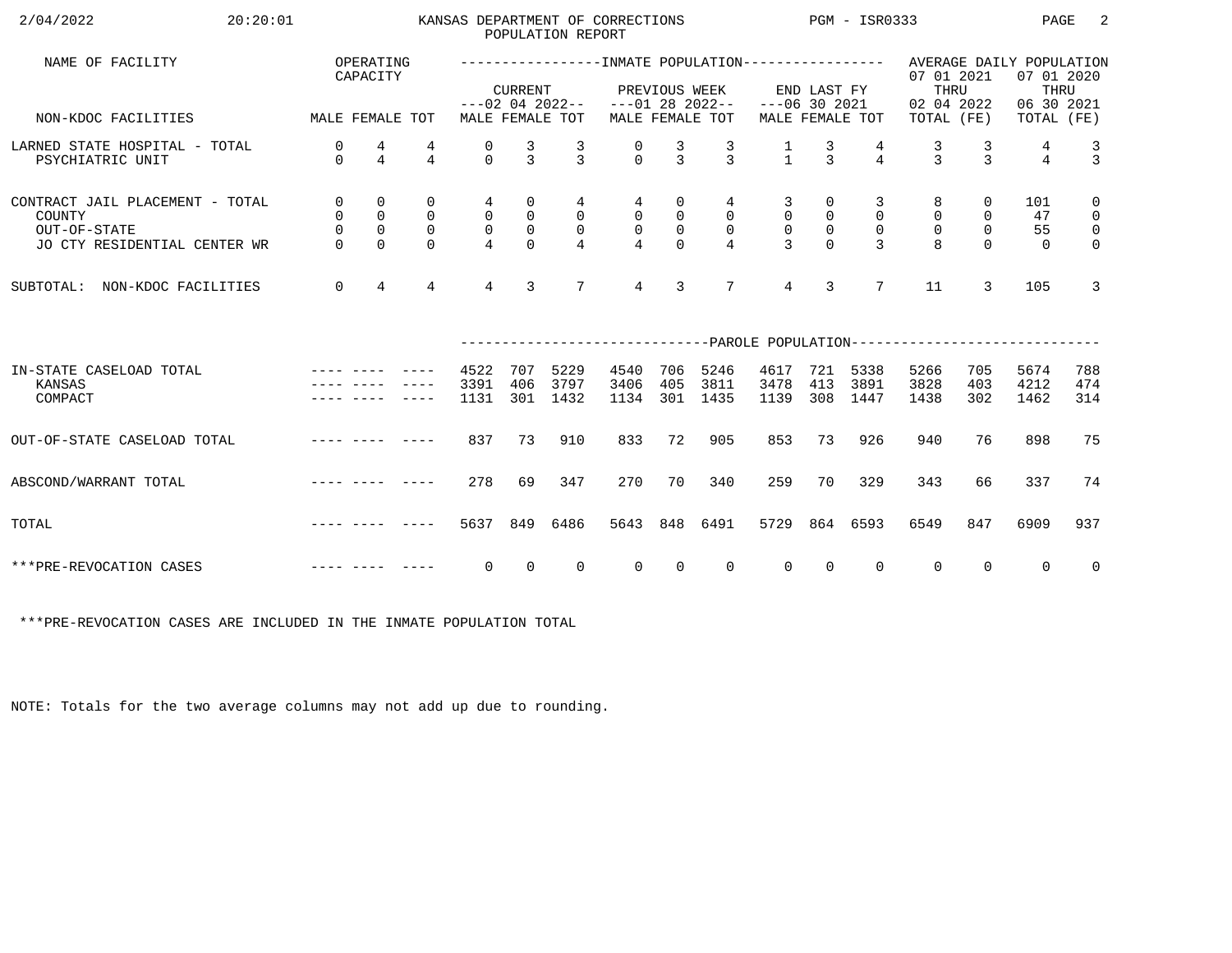## 2/04/2022 20:20:01 KANSAS DEPARTMENT OF CORRECTIONS PGM - ISR0333 PAGE 3POPULATION REPORT

## SUMMARY OF CHANGE

|                                                                                                                                        |      |                                                                                      | TOTAL (ALL INMATES)                                                                                                                                          |                                                 |     |                                                                                             | KDOC FACILITIES     |                                                                                                                                                                          |                  |                                                                    |     |                | NON-KDOC FACILITIES                                                                                                                            |                                                                                                 |                                  |                |            |                          |                            |                 | IN-STATE CASELOAD                                                                    |                                                                                                           |                                                                                                       |                                                                                       |                                              |  |
|----------------------------------------------------------------------------------------------------------------------------------------|------|--------------------------------------------------------------------------------------|--------------------------------------------------------------------------------------------------------------------------------------------------------------|-------------------------------------------------|-----|---------------------------------------------------------------------------------------------|---------------------|--------------------------------------------------------------------------------------------------------------------------------------------------------------------------|------------------|--------------------------------------------------------------------|-----|----------------|------------------------------------------------------------------------------------------------------------------------------------------------|-------------------------------------------------------------------------------------------------|----------------------------------|----------------|------------|--------------------------|----------------------------|-----------------|--------------------------------------------------------------------------------------|-----------------------------------------------------------------------------------------------------------|-------------------------------------------------------------------------------------------------------|---------------------------------------------------------------------------------------|----------------------------------------------|--|
|                                                                                                                                        |      | POPULATION                                                                           | MALE                                                                                                                                                         | CHANGE FROM<br>PREVIOUS MONTH<br>FEM            | TOT | POPULATION CHANGE FROM                                                                      |                     | MALE FEM                                                                                                                                                                 |                  | PREVIOUS MONTH                                                     | TOT |                | POPULATION CHANGE FROM                                                                                                                         |                                                                                                 | MALE FEM                         | PREVIOUS MONTH |            |                          | TOT                        |                 | POPULATION                                                                           |                                                                                                           | MALE                                                                                                  | CHANGE FROM<br>PREVIOUS MONTH<br>FEM                                                  | TOT                                          |  |
| JANUARY<br>FEBRUARY<br>MARCH<br>APRIL<br>MAY<br>JUNE<br>JULY<br><b>AUGUST</b><br>SEPTEMBER<br><b>OCTOBER</b><br>NOVEMBER               | 2021 | 8729<br>8735<br>8749<br>8686<br>8654<br>8556<br>8530<br>8445<br>8457<br>8400<br>8345 | $+ 15 - 9 + 6$<br>$+ 11 + 3 + 14$<br>$\sim$<br>$\sim$<br>$-77 - 21 -$<br>$-33 + 7 - 26$<br>$-79 - 6 - 85$<br>$-2+14+12$<br>$-37 - 20 - 57$<br>$-54 - 1 - 55$ | 7979 750 8729<br>$71 + 8 - 63$<br>$29 - 3 - 32$ | 98  | 8665<br>8714<br>8745<br>8682<br>8650<br>8549<br>8520<br>8432<br>8445<br>8386<br>8333        |                     | 7918 747 8665<br>$+ 58 - 9 + 49$<br>$+ 28 + 3 + 31$<br>$\sim$<br>$\sim$ $-$<br>$\sim$<br>$-36 + 7 - 29$<br>$\sim$<br>$-1 + 14 + 13$<br>$-38 - 21 - 59$<br>$-52 - 1 - 53$ |                  | $71 + 8 - 63$<br>$29 - 3 - 32$<br>$80 - 21 - 101$<br>$82 - 6 - 88$ |     |                | $\overline{4}$<br>$\begin{array}{ccccccccc} 14 & + & 1 & + & 1 & + & 2 \\ 12 & - & 2 & - & 0 & - & 2 \\ 9 & - & 2 & - & 1 & - & 3 \end{array}$ | 64<br>21<br>$4 -$<br>$4 -$<br>$7 +$<br>$10 + 3 - 0 + 3$<br>$13 + 3 - 0 + 3$<br>$12 - 1 - 0 - 1$ | $-43 - 0 - 43$<br>$-17 - 0 - 17$ | 61<br>$0 -$    | 3<br>$0 -$ | $0 - 0 -$<br>$3 - 0 + 3$ | 64<br>$\Omega$<br>$\Omega$ |                 | 5570<br>5514<br>5473<br>5442<br>5421<br>5338<br>5305<br>5256<br>5274<br>5209<br>5243 | $\sim$<br>$\sim$<br>$\overline{\phantom{a}}$<br>$\equiv$<br>$\overline{\phantom{a}}$<br>$+$<br>$\sim$ $-$ | 4809<br>$-44-$<br>$-36 -$<br>$27 -$<br>$14 -$<br>71 -<br>$33 -$<br>$33 -$<br>19 -<br>49 -<br>$+ 18 +$ | 761 5570<br>$12 - 56$<br>$12 - 83$<br>$16 - 49$<br>$1 + 18$<br>$16 - 65$<br>$16 + 34$ | $5 - 41$<br>$4 - 31$<br>$7 - 21$<br>$0 - 33$ |  |
| DECEMBER<br>JANUARY                                                                                                                    | 2022 | $8346 + 10 - 9 + 1$<br>$8326 - 3 - 17 - 20$                                          |                                                                                                                                                              |                                                 |     | 8337<br>8319                                                                                |                     | $+ 12 - 8 + 4$                                                                                                                                                           |                  |                                                                    |     |                | $-1$ $-17$ $-18$ $7$ $-2$ $-0$ $-2$                                                                                                            |                                                                                                 |                                  |                |            |                          |                            |                 | 5217<br>5223                                                                         | $\sim$ $-$<br>$+$                                                                                         | $25 -$<br>$6 -$                                                                                       | $1 - 26$                                                                              | $0 + 6$                                      |  |
| NET CHANGE OVER 12 MO PERIOD - 349 - 54 - 403 - 292 - 54 - 346 - 57 + 0 - 57 - 289 - 58 - 347<br>AVERAGE MONTHLY CHANGE $-29 - 5 - 34$ |      |                                                                                      |                                                                                                                                                              |                                                 |     |                                                                                             |                     | $-24 - 5 - 29$                                                                                                                                                           |                  |                                                                    |     |                |                                                                                                                                                |                                                                                                 |                                  | $5 + 0 -$      |            |                          | $5^{\circ}$                |                 | $-24 - 5 - 29$                                                                       |                                                                                                           |                                                                                                       |                                                                                       |                                              |  |
|                                                                                                                                        |      |                                                                                      |                                                                                                                                                              |                                                 |     | --------INMATE POPULATION - SUMMARY OF CHANGE (PERIOD: 07 01 2021 THRU 01 31 2022)--------  |                     |                                                                                                                                                                          |                  |                                                                    |     |                |                                                                                                                                                |                                                                                                 |                                  |                |            |                          |                            |                 |                                                                                      |                                                                                                           |                                                                                                       |                                                                                       |                                              |  |
|                                                                                                                                        |      |                                                                                      |                                                                                                                                                              | TOTAL                                           |     | (ALL INMATES) WOOC FACILITIES NON-KDOC FACILITIES                                           |                     |                                                                                                                                                                          |                  |                                                                    |     |                |                                                                                                                                                |                                                                                                 |                                  |                |            |                          |                            |                 |                                                                                      |                                                                                                           |                                                                                                       |                                                                                       |                                              |  |
|                                                                                                                                        |      |                                                                                      | MALE FEMALE                                                                                                                                                  |                                                 |     | TOTAL TOTAL TOTAL TOTAL TOTAL TOTAL TOTAL TOTAL TOTAL (BOTH SEXES) MALE FEMALE (BOTH SEXES) |                     |                                                                                                                                                                          |                  |                                                                    |     |                |                                                                                                                                                |                                                                                                 |                                  |                |            |                          |                            |                 |                                                                                      |                                                                                                           |                                                                                                       |                                                                                       |                                              |  |
| NUMBER OF INMATES - 198 - 32                                                                                                           |      |                                                                                      |                                                                                                                                                              |                                                 |     |                                                                                             | $-230$ $-198$ $-32$ |                                                                                                                                                                          |                  |                                                                    |     |                |                                                                                                                                                | $-230$                                                                                          |                                  |                | $+ 0$      |                          |                            | $\Omega$        | $+$                                                                                  | $\bigcap$                                                                                                 |                                                                                                       |                                                                                       |                                              |  |
| PERCENT CHANGE                                                                                                                         |      |                                                                                      | $-2.5$ $-4.4$ $-$                                                                                                                                            |                                                 |     | $-2.7%$                                                                                     |                     |                                                                                                                                                                          |                  |                                                                    |     | $-2.5% - 4.4%$ |                                                                                                                                                | $-2.7%$                                                                                         |                                  |                | $+$ $-$    | $.0%$ +                  |                            | .0 <sub>8</sub> |                                                                                      | .0 <sub>8</sub>                                                                                           |                                                                                                       |                                                                                       |                                              |  |
| AVERAGE MONTHLY CHANGE                                                                                                                 |      |                                                                                      | $-28 - 5$                                                                                                                                                    |                                                 |     | $-33$                                                                                       |                     |                                                                                                                                                                          |                  |                                                                    |     | $-28 - 5$      |                                                                                                                                                | $-33$                                                                                           |                                  |                | $+$        | $0 +$                    |                            | $\Omega$        | $+$                                                                                  | $\overline{0}$                                                                                            |                                                                                                       |                                                                                       |                                              |  |
|                                                                                                                                        |      |                                                                                      | PAROLE POPULATION - SUMMARY OF CHANGE (PERIOD: 07 01 2021 THRU 01 31 2022)                                                                                   |                                                 |     |                                                                                             |                     |                                                                                                                                                                          |                  |                                                                    |     |                |                                                                                                                                                |                                                                                                 |                                  |                |            |                          |                            |                 |                                                                                      |                                                                                                           |                                                                                                       |                                                                                       |                                              |  |
|                                                                                                                                        |      |                                                                                      | PRE-REV<br>CASES                                                                                                                                             |                                                 |     | ---INSTATE CASELOAD---- CASELOAD<br>TOTAL KANSAS COMPACTS OUT-OF-STATE                      |                     |                                                                                                                                                                          |                  |                                                                    |     |                |                                                                                                                                                |                                                                                                 |                                  |                |            | ABSCOND<br>WARRANT       |                            |                 |                                                                                      |                                                                                                           |                                                                                                       |                                                                                       |                                              |  |
| NUMBER OF OFFENDERS                                                                                                                    |      | $+$ 0                                                                                |                                                                                                                                                              |                                                 |     | $-115 - 102 - 13$                                                                           |                     |                                                                                                                                                                          |                  |                                                                    |     |                | $-17$                                                                                                                                          |                                                                                                 |                                  |                | + 14       |                          |                            |                 |                                                                                      |                                                                                                           |                                                                                                       |                                                                                       |                                              |  |
| PERCENT CHANGE                                                                                                                         |      |                                                                                      | $+$ .0%                                                                                                                                                      |                                                 |     | $-2.1$ % $-2.6$ %                                                                           |                     |                                                                                                                                                                          | - .98            |                                                                    |     |                | $-1.8%$                                                                                                                                        |                                                                                                 |                                  |                |            | $+4.2%$                  |                            |                 |                                                                                      |                                                                                                           |                                                                                                       |                                                                                       |                                              |  |
| AVERAGE MONTHLY CHANGE                                                                                                                 |      |                                                                                      | $+ 0$                                                                                                                                                        |                                                 |     | $-16 - 15$                                                                                  |                     |                                                                                                                                                                          | $\sim$ 100 $\mu$ | 2                                                                  |     |                | $-2$                                                                                                                                           |                                                                                                 |                                  |                | $+$        | 2                        |                            |                 |                                                                                      |                                                                                                           |                                                                                                       |                                                                                       |                                              |  |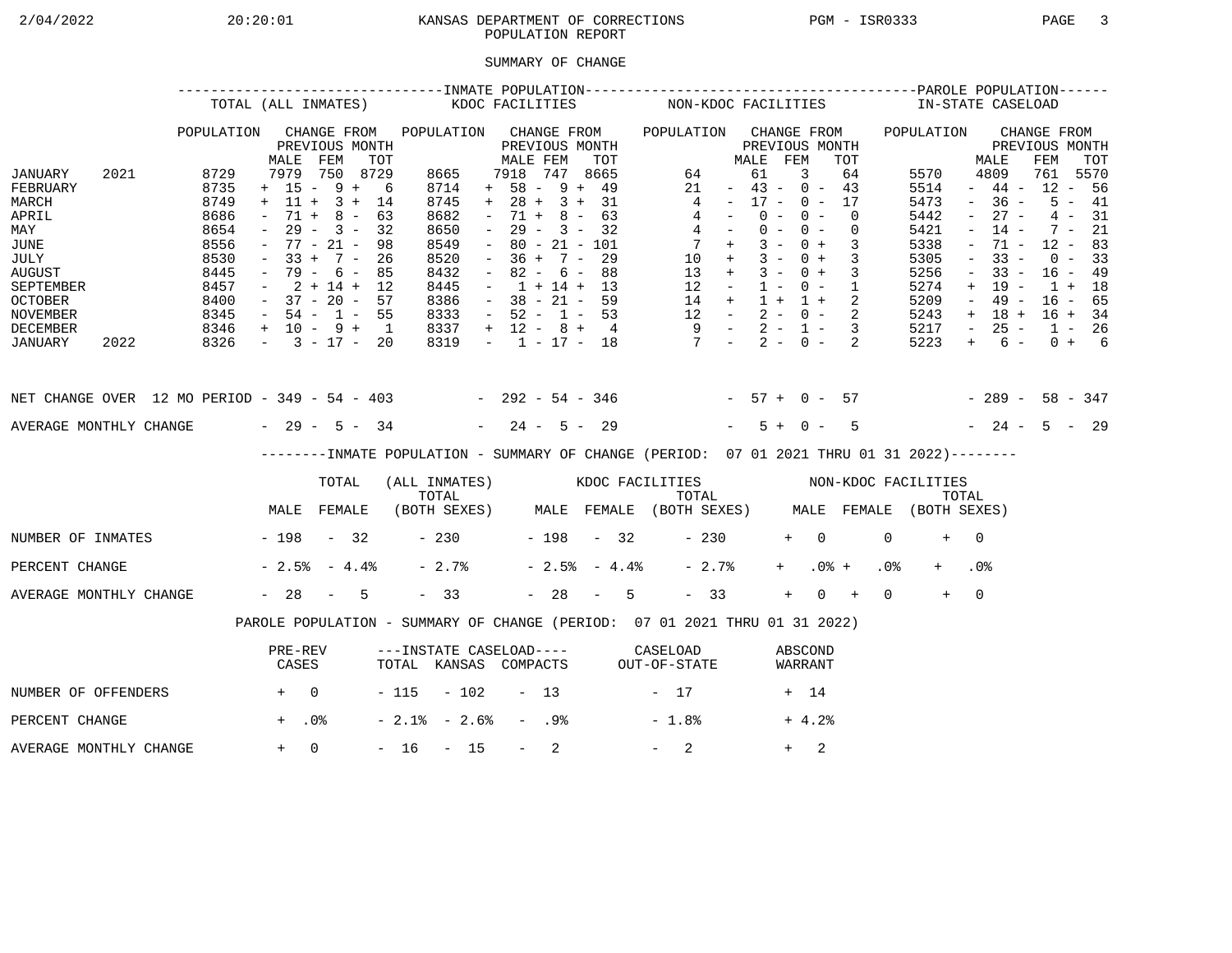## 2/04/2022 20:20:01 KANSAS DEPARTMENT OF CORRECTIONS PGM - ISR0333 PAGE 4POPULATION REPORT

| NAME OF FACILITY         |               |          |              |               |                |                 | INMATE CUSTODY CLASSIFICATION AS OF 02 04 2022                         |             |             |              |          |                |                |                |                |                                           |             |          |                 |              |                |
|--------------------------|---------------|----------|--------------|---------------|----------------|-----------------|------------------------------------------------------------------------|-------------|-------------|--------------|----------|----------------|----------------|----------------|----------------|-------------------------------------------|-------------|----------|-----------------|--------------|----------------|
|                          | -UNCLASSIFIED |          |              | -SPECIAL MGM- |                |                 | ---MAXIMUM---                                                          |             |             |              |          |                |                |                |                | -UNC/SPM/MAX- -MEDIUM HIGH- --MEDIUM LOW- |             |          | $---MINIMUM---$ |              |                |
| KDOC FACILITIES          | MALE FEM TOT  |          |              | MALE FEM TOT  |                |                 | MALE FEM                                                               |             | TOT         |              |          |                |                |                |                | MALE FEM TOT MALE FEM TOT MALE FEM TOT    |             |          | MALE FEM        |              | TOT            |
| LANSING - TOTAL          | 7             | $\Omega$ |              | 308           | $\Omega$       | 308             | 495                                                                    | 0           | 495         | 810          | 0        | 810            | 326            | 0              | 326            | 326                                       | 0           | 326      | 393             | 0            | 393            |
| CENTRAL UNIT             | 6             | 0        | 6            | 308           | $\Omega$       | 308             | 495                                                                    | 0           | 495         | 809          | $\Omega$ | 809            | 326            | $\Omega$       | 326            | 326                                       | $\mathbf 0$ | 326      | 52              | $\Omega$     | 52             |
| EAST UNIT                |               | $\Omega$ | $\mathbf{1}$ | $\mathbf 0$   | $\Omega$       | $\Omega$        | $\Omega$                                                               | $\mathbf 0$ | $\Omega$    | $\mathbf{1}$ | 0        | $\mathbf{1}$   | $\Omega$       | $\Omega$       | $\overline{0}$ | $\mathbf 0$                               | $\mathbf 0$ | $\Omega$ | 341             | 0            | 341            |
| HUTCHINSON - TOTAL       | 8             | $\Omega$ | 8            | 154           | $\Omega$       | 154             | 247                                                                    | $\Omega$    | 247         | 409          | 0        | 409            | 264            | $\Omega$       | 264            | 602                                       | $\Omega$    | 602      | 393             | <sup>n</sup> | 393            |
| CENTRAL UNIT             | 8             | $\Omega$ | 8            | 152           | $\overline{0}$ | 152             | 247                                                                    | 0           | 247         | 407          | 0        | 407            | 264            | $\Omega$       | 264            | 174                                       | $\Omega$    | 174      | 29              | $\Omega$     | 29             |
| EAST UNIT                | $\Omega$      | $\Omega$ | $\Omega$     | 2             | $\mathbf 0$    | 2               | $\Omega$                                                               | 0           | 0           | 2            | 0        | $\overline{2}$ | $\mathbf 0$    | $\Omega$       | $\mathbf 0$    | 428                                       | 0           | 428      | 60              | 0            | 60             |
| SOUTH UNIT               | $\Omega$      | $\Omega$ | $\Omega$     | $\Omega$      | $\Omega$       | $\Omega$        | $\Omega$                                                               | $\Omega$    | $\Omega$    | $\Omega$     | $\Omega$ | $\Omega$       | $\Omega$       | $\Omega$       | $\Omega$       | $\Omega$                                  | $\Omega$    | $\Omega$ | 304             | $\mathbf 0$  | 304            |
| EL DORADO - TOTAL        | 202           | $\Omega$ | 202          | 461           | $\Omega$       | 461             | 228                                                                    | $\Omega$    | 228         | 891          | 0        | 891            | 231            | $\Omega$       | 231            | 258                                       | $\Omega$    | 258      | 56              | $\Omega$     | 56             |
| CENTRAL UNIT - TOTAL     | 202           | $\Omega$ | 202          | 460           | $\Omega$       | 460             | 228                                                                    | $\Omega$    | 228         | 890          | 0        | 890            | 230            | $\Omega$       | 230            | 148                                       | $\Omega$    | 148      | 38              | $\Omega$     | 38             |
| GENERAL POPULATION       | 25            | $\Omega$ | 25           | 457           | $\Omega$       | 457             | 208                                                                    | $\Omega$    | 208         | 690          | 0        | 690            | 213            | $\Omega$       | 213            | 129                                       | $\Omega$    | 129      | 22              | $\Omega$     | 22             |
| RECP & DIAG UNIT         | 177           | $\Omega$ | 177          | 3             | $\Omega$       | 3               | 20                                                                     | $\Omega$    | 20          | 200          | 0        | 200            | 17             | $\Omega$       | 17             | 19                                        | $\Omega$    | 19       | 16              | $\Omega$     | 16             |
| SOUTH UNIT               | $\Omega$      | $\Omega$ | $\Omega$     | $\mathbf{1}$  | $\Omega$       | $\mathbf{1}$    | $\Omega$                                                               | $\Omega$    | $\Omega$    | $\mathbf{1}$ | $\Omega$ | $\overline{1}$ | $\overline{1}$ | $\Omega$       | <sup>1</sup>   | 110                                       | $\Omega$    | 110      | 18              | $\Omega$     | 18             |
|                          |               |          |              |               |                |                 |                                                                        |             |             |              |          |                |                |                |                |                                           |             |          |                 |              |                |
| TOPEKA - TOTAL           | $\Omega$      | 40       | 40           | 0             | 11             | 11              | $\mathbf 0$                                                            | 45          | 45          | 0            | 96       | 96             | 0              | 82             | 82             |                                           | 0, 157      | 157      |                 | 0 356        | 356            |
| CENTRAL UNIT - TOTAL     | $\Omega$      | 40       | 40           | $\Omega$      | 11             | 11              | $\Omega$                                                               | 45          | 45          | $\mathbf 0$  | 96       | 96             | 0              | 82             | 82             |                                           | 0, 157      | 157      |                 | 0 356        | 356            |
| GENERAL POPULATION       | 0             | 16       | 16           | 0             | 11             | 11              | $\mathbf 0$                                                            | 45          | 45          | 0            | 72       | 72             | $\mathbf 0$    | 81             | 81             |                                           | 0 157       | 157      |                 | 0.348        | 348            |
| RECP & DIAG UNIT         | $\Omega$      | 24       | 24           | $\Omega$      | $\Omega$       | $\Omega$        | $\cap$                                                                 | $\Omega$    | $\Omega$    | $\Omega$     | 24       | 24             | $\Omega$       | $\overline{1}$ | $\mathbf{1}$   | $\Omega$                                  | $\Omega$    | $\Omega$ | 0               | 8            | 8              |
|                          |               |          |              |               |                |                 |                                                                        |             |             |              |          |                |                |                |                |                                           |             |          |                 |              |                |
| NORTON - TOTAL           | $\Omega$      | $\Omega$ | $\Omega$     | 19            | $\Omega$       | 19              | 2                                                                      | $\Omega$    | 2           | 21           | 0        | 21             | 4              | $\Omega$       | 4              | 516                                       | 0           | 516      | 311             | 0            | 311            |
| CENTRAL UNIT             | 0             | $\Omega$ | 0            | 19            | $\overline{0}$ | 19              | 2                                                                      | 0           | 2           | 21           | 0        | 21             | 4              | $\mathbf 0$    | 4              | 516                                       | 0           | 516      | 187             | 0            | 187            |
| EAST UNIT                | $\Omega$      | $\Omega$ | $\Omega$     | $\Omega$      | $\Omega$       | $\Omega$        | $\Omega$                                                               | $\Omega$    | $\Omega$    | $\Omega$     | $\Omega$ | $\Omega$       | $\Omega$       | $\Omega$       | $\Omega$       | $\Omega$                                  | $\Omega$    | $\Omega$ | 124             | $\mathbf 0$  | 124            |
| ELLSWORTH - TOTAL        | $\Omega$      | $\Omega$ | $\Omega$     | 5             | 0              | 5               | 5                                                                      | 0           | 5           | 10           | 0        | 10             | 322            | $\Omega$       | 322            | 385                                       | $\Omega$    | 385      | 86              | $\Omega$     | 86             |
| CENTRAL UNIT             |               | $\Omega$ | $\Omega$     | 5             | $\Omega$       | $5\overline{2}$ | $\overline{5}$                                                         | $\Omega$    | 5           | 10           | 0        | 10             | 322            | $\Omega$       | 322            | 385                                       | $\Omega$    | 385      | 86              | $\Omega$     | 86             |
| WINFIELD - TOTAL         | $\Omega$      | $\Omega$ | $\Omega$     | $\Omega$      | $\Omega$       | $\Omega$        | $\Omega$                                                               | $\Omega$    | $\Omega$    | $\Omega$     | 0        | $\Omega$       | $\Omega$       | $\Omega$       | $\Omega$       | $\Omega$                                  | $\Omega$    | $\Omega$ | 420             | $\Omega$     | 420            |
| WICHITA WR - TOTAL       | $\Omega$      | $\Omega$ | $\Omega$     | $\Omega$      | $\Omega$       | $\Omega$        | $\Omega$                                                               | $\Omega$    | $\mathbf 0$ | $\Omega$     | 0        | $\Omega$       | $\Omega$       | $\Omega$       | $\Omega$       | $\Omega$                                  | $\Omega$    | $\Omega$ | 105             | $\Omega$     | 105            |
| LARNED MH - TOTAL        |               | $\Omega$ | $\Omega$     | 27            | $\Omega$       | 27              |                                                                        |             | 50          | 77           | 0        | 77             | 73             |                |                |                                           |             |          | 224             | $\Omega$     | 224            |
|                          |               |          |              |               |                |                 | 50                                                                     | 0           |             |              |          |                |                | 0              | 73             | 91                                        | 0           | 91       |                 | $\Omega$     |                |
| CENTRAL UNIT             |               | $\Omega$ | 0            | 27            | 0              | 27              | 50                                                                     | $\mathbf 0$ | 50          | 77           | 0        | 77             | 73             | $\mathbf 0$    | 73             | 91                                        | $\mathbf 0$ | 91       | $\overline{1}$  |              | $\overline{1}$ |
| SOUTH UNIT               |               | $\Omega$ | $\Omega$     | $\mathbf 0$   | $\Omega$       | $\Omega$        | $\Omega$                                                               | $\Omega$    | $\Omega$    | $\Omega$     | 0        | $\Omega$       | $\Omega$       | $\Omega$       | $\mathbf 0$    | $\Omega$                                  | $\mathbf 0$ | $\Omega$ | 223             | $\Omega$     | 223            |
| SUBTOTAL: KDOC FACILITIE |               |          | 217 40 257   | 974 11        |                |                 | 985 1027 45 1072 2218 96 2314 1220 82 1302 2178 157 2335 1988 356 2344 |             |             |              |          |                |                |                |                |                                           |             |          |                 |              |                |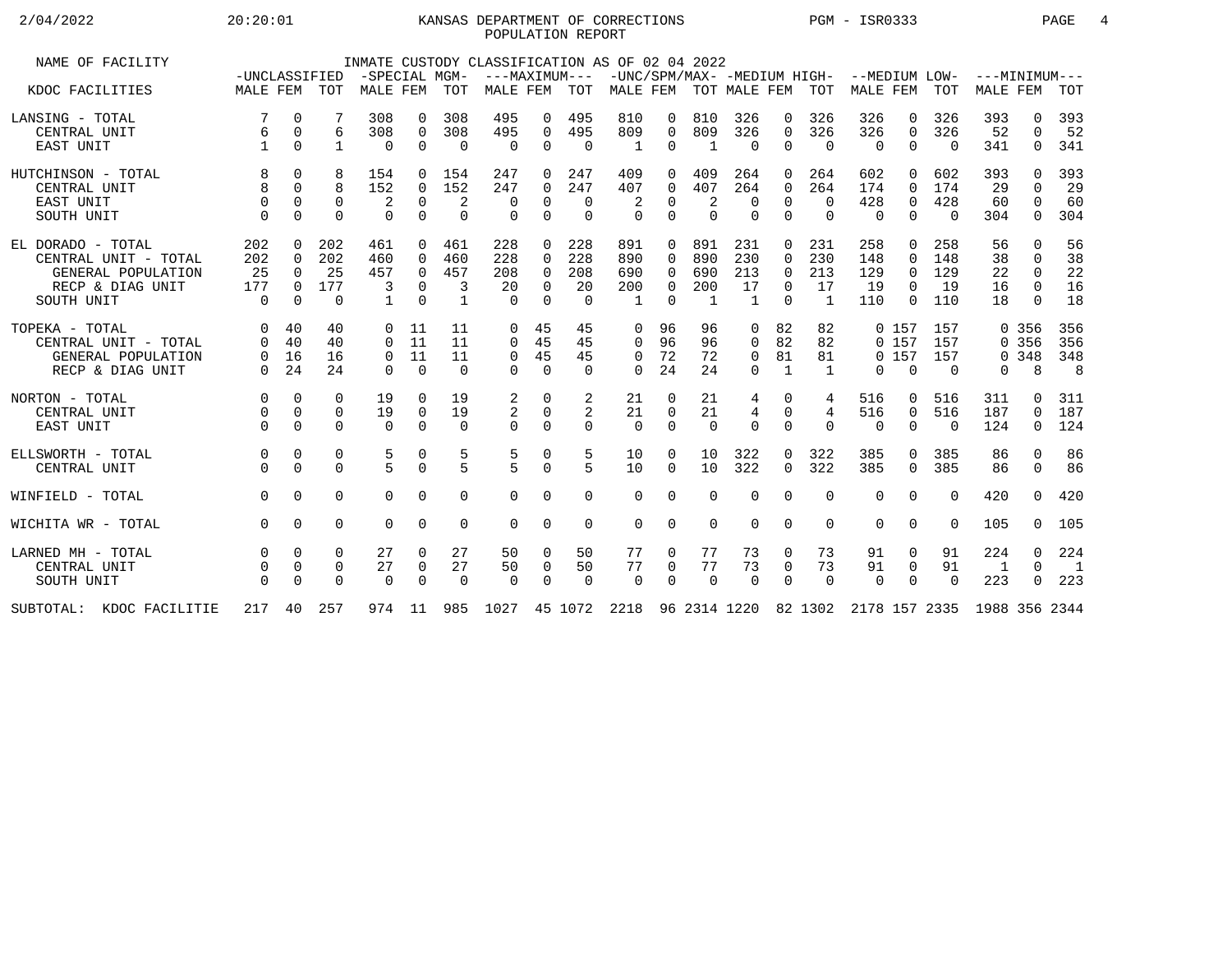| 2/04/2022                   | 20:20:01      |          |          |               |          |          | POPULATION REPORT |                |          | KANSAS DEPARTMENT OF CORRECTIONS                                              |             |          |              |                |          | PGM - ISR0333 |          |          |               |          | PAGE     | $\mathbf{b}$ |
|-----------------------------|---------------|----------|----------|---------------|----------|----------|-------------------|----------------|----------|-------------------------------------------------------------------------------|-------------|----------|--------------|----------------|----------|---------------|----------|----------|---------------|----------|----------|--------------|
| NAME OF FACILITY            | -UNCLASSIFIED |          |          | -SPECIAL MGM- |          |          | ---MAXIMUM---     |                |          | INMATE CUSTODY CLASSIFICATION AS OF 02 04 2022<br>-UNC/SPM/MAX- -MEDIUM HIGH- |             |          |              |                |          | --MEDIUM LOW- |          |          | ---MINIMUM--- |          |          |              |
| NON-KDOC FACILITIES         | MALE FEM      |          | TOT      | MALE FEM      |          | TOT      | MALE FEM          |                | TOT      | MALE FEM                                                                      |             |          | TOT MALE FEM |                | TOT      | MALE FEM      |          | TOT      | MALE FEM      |          | TOT      |              |
| LARNED STATE HOSPITAL       | $\Omega$      | $\Omega$ | $\Omega$ | $\Omega$      | $\Omega$ | $\Omega$ | $\Omega$          | 3              | 3        |                                                                               | $0 \quad 3$ | 3        | $\Omega$     | $\overline{0}$ | $\Omega$ | $\Omega$      | $\Omega$ | $\Omega$ | $\Omega$      | $\Omega$ | $\Omega$ |              |
| JO CTY RESIDENTIAL CEN      | $\Omega$      | $\Omega$ | $\Omega$ | 0             | $\Omega$ | $\Omega$ | $\Omega$          | $\overline{0}$ | $\Omega$ |                                                                               | $0\qquad 0$ | $\Omega$ | $\Omega$     | $\Omega$       | $\Omega$ | $\Omega$      | . റ      | $\Omega$ | 4             | $\Omega$ | -4       |              |
| SUBTOTAL:<br>NON-KDOC       | $\Omega$      | $\Omega$ | $\Omega$ | $\Omega$      | $\Omega$ | $\Omega$ | $\Omega$          | 3              | 3        |                                                                               | $0 \quad 3$ | 3        | $\Omega$     | $\Omega$       | $\Omega$ | $\Omega$      | $\Omega$ | $\Omega$ | 4             | $\Omega$ | 4        |              |
| TOTAL:<br>KDOC AND NON-KDOC | 217           | 40       | 257      | 974           |          | 985      | 1027              | 48             | 1075     | 2218                                                                          | 99          | 2317     | 1220         |                | 82 1302  | 2178          | 157      | 2335     | 1992 356 2348 |          |          |              |

#### SPECIAL MANAGEMENT AND INFIRMARY INMATESSPECIAL MANAGEMENT(DISTRIBUTIONS)

| LOCATION                           |             |                 |          |          |                  |          |             |          |          |          |                   |          |          | INMATES      |             |
|------------------------------------|-------------|-----------------|----------|----------|------------------|----------|-------------|----------|----------|----------|-------------------|----------|----------|--------------|-------------|
|                                    |             | ALL SPECIAL MGM |          |          | DISC SEGREGATION |          | PROTEC.     | CUSTODY  |          |          | ADMIN SEGREGATION |          |          | IN INFIRMARY |             |
| KDOC FACILITIES                    |             | MALE FEMALE TOT |          |          | MALE FEMALE TOT  |          | MALE FEMALE |          | TOT      |          | MALE FEMALE TOT   |          | MALE     | FEMALE TOT   |             |
| LANSING CORRECTIONAL FACILITY      | 308         | $\Omega$        | 308      | 15       | 0                | 15       | 5.          | $\Omega$ | 5        | 287      | 0                 | 287      | $\Omega$ | $\Omega$     | $\Omega$    |
| HUTCHINSON CORRECTIONAL FACILITY   | 154         |                 | 154      | 23       | 0                | 23       | $\Omega$    | $\Omega$ | $\Omega$ | 131      | 0                 | 131      | 9        | $\Omega$     | 9           |
| EL DORADO CORRECTIONAL FACILITY    | 461         | $\Omega$        | 461      | 8        |                  | 8        |             | 0        |          | 446      | 0                 | 446      | 13       | 0            | 13          |
| TOPEKA CORRECTIONAL FACILITY       | $\mathbf 0$ | 11              | 11       | 0        | $\Omega$         | $\Omega$ | $\Omega$    | $\Omega$ | $\Omega$ | 0        | 11                | 11       | 0        | $\Omega$     | $\mathbf 0$ |
| NORTON CORRECTIONAL FACILITY       | 19          | $\cap$          | 19       |          |                  | $\Omega$ |             | $\Omega$ |          | 18       | $\Omega$          | 18       | 0        | $\Omega$     | $\Omega$    |
| ELLSWORTH CORRECTIONAL FACILITY    | 5           | $\Omega$        | 5        |          |                  | $\Omega$ | 0           | 0        | $\Omega$ | 5        | 0                 | 5        | $\Omega$ | $\Omega$     | $\mathbf 0$ |
| CORRECTIONAL FACILITY<br>WINFIELD  | 0           | $\Omega$        | 0        | 0        | $\Omega$         | 0        | 0           | 0        | $\Omega$ | 0        | 0                 |          | 0        | $\mathbf 0$  | $\mathbf 0$ |
| WICHITA CORRECTIONAL FACILITY      | 0           | $\Omega$        | $\Omega$ | $\Omega$ | $\Omega$         | 0        | $\Omega$    | 0        | $\Omega$ | $\Omega$ | $\Omega$          | $\Omega$ | 0        | $\mathbf 0$  | $\Omega$    |
| CORRECTIONAL MH FACILITY<br>LARNED | 27          |                 | 27       | 15       | $\Omega$         | 15       | $\Omega$    | $\Omega$ | $\Omega$ | 12       | 0                 | 12       | $\Omega$ | $\Omega$     | $\Omega$    |
| TOTAL KDOC FACILITIES              | 974         | 11              | 985      | 61       |                  | 61       | 13          | 0        | 13       | 899      | 11                | 910      | 22       | $\Omega$     | 22          |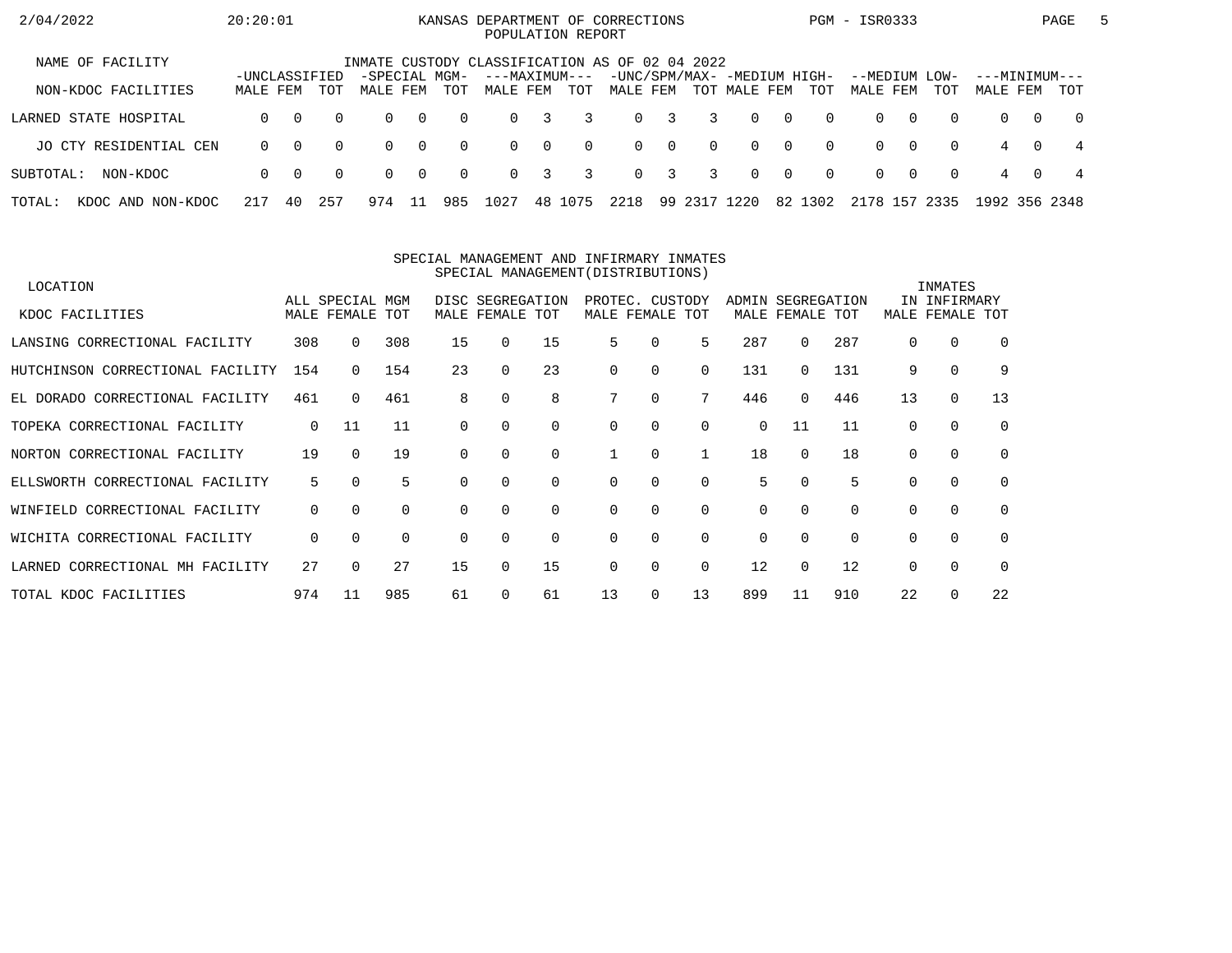2/04/2022 20:20:01 KANSAS DEPARTMENT OF CORRECTIONS PGM - ISR0333 PAGE 6 POPULATION REPORT

## DISTRIBUTION OF IN-STATE PAROLE CASELOAD BY LEVEL OF SUPERVISION

|                                                                                                                                                                                                                                   |                                                                                     | ALL LEVELS                                                                                         |                                                                           |                                                                                                     | HIGH<br>MALE FEMALE TOT MALE FEMALE TOT                                                                                      |                                                                                                          |                                                                                 | CLOSE/MODERATE<br>MALE FEMALE TOT                                               |                                                                                  |                                                                                                | MALE FEMALE TOT                                                 | MODERATE/LOW-MOD                                                                      |                                                                                 | LOW<br>MALE FEMALE TOT                                                                                 |                                                                                              |                                                                                     | UNCLASSIFIED<br>MALE FEMALE TOT                                                |                                                                                             |
|-----------------------------------------------------------------------------------------------------------------------------------------------------------------------------------------------------------------------------------|-------------------------------------------------------------------------------------|----------------------------------------------------------------------------------------------------|---------------------------------------------------------------------------|-----------------------------------------------------------------------------------------------------|------------------------------------------------------------------------------------------------------------------------------|----------------------------------------------------------------------------------------------------------|---------------------------------------------------------------------------------|---------------------------------------------------------------------------------|----------------------------------------------------------------------------------|------------------------------------------------------------------------------------------------|-----------------------------------------------------------------|---------------------------------------------------------------------------------------|---------------------------------------------------------------------------------|--------------------------------------------------------------------------------------------------------|----------------------------------------------------------------------------------------------|-------------------------------------------------------------------------------------|--------------------------------------------------------------------------------|---------------------------------------------------------------------------------------------|
| NORTHERN REGION TOTAL<br>KANSAS CITY TOTAL<br><b>OTHER</b><br>KANSAS OFFENDERS<br>COMPACT PAROLE<br>ON SUPERVISION<br>PENDING INVEST<br>WAIT RPT INSTR<br>COMPACT PROBATION<br>ON SUPERVISION<br>PENDING INVEST<br>WAIT RPT INSTR | 2375<br>580<br>580<br>368<br>87<br>66<br>20<br>$\mathbf{1}$<br>125<br>94<br>7<br>24 | 406<br>82<br>82<br>41<br>6<br>2<br>4<br>$\mathbf 0$<br>35<br>22<br>$\mathbf{1}$<br>12              | 2781<br>662<br>662<br>409<br>93<br>68<br>24<br>1<br>160<br>116<br>8<br>36 | 193<br>37<br>37<br>31<br>4<br>3<br>1<br>$\mathbf 0$<br>2<br>2<br>$\Omega$<br>$\Omega$               | 24<br>$\overline{a}$<br>2<br>$\mathbf{1}$<br>∩<br>0<br><sup>0</sup><br>$\Omega$<br>$\mathbf{1}$<br>1<br>$\Omega$<br>$\Omega$ | 217<br>39<br>39<br>32<br>4<br>3<br>1<br>$\Omega$<br>3<br>3<br>0<br>$\Omega$                              | 999<br>251<br>251<br>175<br>33<br>28<br>.5<br>$\mathbf 0$<br>43<br>31<br>4<br>8 | 134<br>24<br>24<br>13<br>3<br>1<br>2<br>0<br>8<br>5<br>$\Omega$<br>3            | 1133<br>275<br>275<br>188<br>36<br>29<br>7<br>$\mathbf 0$<br>51<br>36<br>4<br>11 | 594<br>212<br>212<br>120<br>35<br>32<br>3<br>$\overline{0}$<br>57<br>54<br>$\overline{0}$<br>3 | 108<br>37<br>37<br>17<br>1<br>1<br>0<br>0<br>19<br>15<br>1<br>3 | 702<br>249<br>249<br>137<br>36<br>33<br>3<br>$\Omega$<br>76<br>69<br>$\mathbf 1$<br>6 | 339<br>24<br>24<br>14<br>1<br>1<br>O<br>$\Omega$<br>9<br>4<br>$\mathbf{1}$<br>4 | 88<br>7<br>7<br>3<br>$\Omega$<br>0<br>$\Omega$<br>$\mathbf 0$<br>4<br>$\mathbf{1}$<br>$\mathbf 0$<br>3 | 427<br>31<br>31<br>17<br>1<br>$\mathbf{1}$<br>$\Omega$<br>$\mathbf 0$<br>13<br>5<br>1<br>7   | 250<br>56<br>56<br>28<br>14<br>2<br>11<br>1<br>14<br>3<br>2<br>9                    | 52<br>12<br>12<br>7<br>2<br>0<br>$\overline{2}$<br>0<br>3<br>0<br>0<br>3       | 302<br>68<br>68<br>35<br>16<br>$\overline{2}$<br>13<br>$\overline{1}$<br>17<br>3<br>2<br>12 |
| TOPEKA TOTAL<br>OTHER<br>KANSAS OFFENDERS<br>COMPACT PAROLE<br>ON SUPERVISION<br>PENDING INVEST<br>COMPACT PROBATION<br>ON SUPERVISION<br>PENDING INVEST<br>WAIT RPT INSTR                                                        | 442<br>442<br>359<br>40<br>32<br>8<br>43<br>32<br>2<br>9                            | 77<br>77<br>59<br>2<br>2<br>$\Omega$<br>16<br>12<br>2<br>2                                         | 519<br>519<br>418<br>42<br>34<br>8<br>59<br>44<br>4<br>11                 | 37<br>37<br>33<br>2<br>2<br>0<br>2<br>1<br>$\mathsf 0$<br>1                                         | 6<br>6<br>4<br>$\Omega$<br>$\Omega$<br>$\Omega$<br>2<br>$\Omega$<br>$\Omega$                                                 | 43<br>43<br>37<br>2<br>$\overline{2}$<br>$\Omega$<br>4<br>3<br>$\Omega$<br>$\mathbf{1}$                  | 201<br>201<br>173<br>13<br>8<br>5<br>15<br>12<br>1<br>$\overline{2}$            | 31<br>31<br>27<br>$\Omega$<br>$\Omega$<br>$\Omega$<br>4<br>2<br>$\mathbf{1}$    | 232<br>232<br>200<br>13<br>8<br>5<br>19<br>13<br>3<br>3                          | 170<br>170<br>132<br>21<br>21<br>0<br>17<br>14<br>$\mathbf 0$<br>3                             | 32<br>32<br>23<br>2<br>2<br>0<br>7<br>7<br>0<br>0               | 202<br>202<br>155<br>23<br>23<br>$\Omega$<br>24<br>21<br>$\Omega$<br>3                | 15<br>15<br>7<br>1<br>1<br>$\Omega$<br>7<br>5<br>$\mathbf{1}$<br>$\mathbf{1}$   | 2<br>2<br>$\mathbf 1$<br>$\Omega$<br>$\mathbf 0$<br>$\Omega$<br>1<br>1<br>$\Omega$<br>$\Omega$         | 17<br>17<br>8<br>$\mathbf{1}$<br>$\mathbf{1}$<br>$\Omega$<br>8<br>6<br>1<br>$\mathbf{1}$     | 19<br>19<br>14<br>3<br>$\Omega$<br>3<br>2<br>$\Omega$<br>$\Omega$<br>$\overline{2}$ | 6<br>6<br>4<br>$\Omega$<br>$\Omega$<br>$\Omega$<br>2<br>1<br>0<br>$\mathbf{1}$ | 25<br>25<br>18<br>3<br>$\Omega$<br>3<br>4<br>1<br>0<br>3                                    |
| OLATHE TOTAL<br>OTHER<br>KANSAS OFFENDERS<br>COMPACT PAROLE<br>ON SUPERVISION<br>PENDING INVEST<br>WAIT RPT INSTR<br>COMPACT PROBATION<br>ON SUPERVISION<br>PENDING INVEST<br>WAIT RPT INSTR                                      | 570<br>570<br>337<br>63<br>44<br>17<br>2<br>170<br>122<br>11<br>37                  | 134<br>134<br>56<br>16<br>13<br>$\overline{2}$<br>$\mathbf{1}$<br>62<br>51<br>$\overline{0}$<br>11 | 704<br>704<br>393<br>79<br>57<br>19<br>3<br>232<br>173<br>11<br>48        | 27<br>27<br>26<br>$\Omega$<br>$\Omega$<br>$\Omega$<br>$\Omega$<br>1<br>1<br>$\Omega$<br>$\Omega$    | 6<br>6<br>6<br>$\Omega$<br>$\Omega$<br>$\Omega$<br>$\Omega$<br>0<br>O<br>$\Omega$<br>$\Omega$                                | 33<br>33<br>32<br>$\Omega$<br>$\Omega$<br>$\Omega$<br>$\Omega$<br>$\mathbf{1}$<br>1<br>0<br>$\Omega$     | 131<br>131<br>89<br>14<br>10<br>4<br>$\Omega$<br>28<br>22<br>2<br>4             | 28<br>28<br>20<br>2<br>2<br>$\Omega$<br>$\Omega$<br>6<br>5<br>0<br>$\mathbf{1}$ | 159<br>159<br>109<br>16<br>12<br>4<br>$\Omega$<br>34<br>27<br>2<br>5             | 66<br>66<br>45<br>8<br>6<br>1<br>$\mathbf 1$<br>13<br>8<br>1<br>4                              | 14<br>14<br>9<br>3<br>2<br>1<br>0<br>2<br>2<br>0<br>$\Omega$    | 80<br>80<br>54<br>11<br>8<br>2<br>1<br>15<br>10<br>1<br>$\overline{4}$                | 273<br>273<br>136<br>29<br>27<br>1<br>$\mathbf{1}$<br>108<br>90<br>1<br>17      | 72<br>72<br>13<br>9<br>8<br>$\mathbf{1}$<br>$\Omega$<br>50<br>43<br>$\overline{0}$<br>7                | 345<br>345<br>149<br>38<br>35<br>$\overline{2}$<br>$\mathbf{1}$<br>158<br>133<br>1<br>24     | 73<br>73<br>41<br>12<br>$\mathbf{1}$<br>11<br>$\Omega$<br>20<br>1<br>7<br>12        | 14<br>14<br>8<br>2<br>$\mathbf{1}$<br>0<br>1<br>4<br>1<br>0<br>3               | 87<br>87<br>49<br>14<br>$\mathcal{D}$<br>11<br>$\mathbf{1}$<br>24<br>2<br>7<br>15           |
| LANSING<br>KANSAS OFFENDERS<br>COMPACT PAROLE<br>ON SUPERVISION<br>PENDING INVEST<br>WAIT RPT INSTR<br>COMPACT PROBATION<br>ON SUPERVISION<br>PENDING INVEST<br>WAIT RPT INSTR                                                    | 119<br>79<br>20<br>7<br>12<br>$\mathbf{1}$<br>20<br>8<br>4<br>8                     | 18<br>7<br>1<br>0<br>$\mathbf 0$<br>$\mathbf{1}$<br>10<br>$\overline{2}$<br>3<br>5                 | 137<br>86<br>21<br>7<br>12<br>$\overline{2}$<br>30<br>10<br>7<br>13       | 11<br>10<br>$\mathbf 0$<br>$\Omega$<br>$\Omega$<br>0<br>1<br>$\mathbf 1$<br>$\Omega$<br>$\mathbf 0$ | $\mathbf{1}$<br>$\mathbf{1}$<br>$\Omega$<br>$\Omega$<br>$\Omega$<br>$\Omega$<br>$\Omega$<br>$\Omega$<br>$\Omega$<br>$\Omega$ | 12<br>11<br>$\mathbf 0$<br>$\Omega$<br>$\Omega$<br>$\Omega$<br>$\mathbf{1}$<br>1<br>$\Omega$<br>$\Omega$ | 49<br>36<br>4<br>2<br>1<br>$\mathbf 1$<br>9<br>4<br>3<br>2                      | 3<br>$\mathbf{1}$<br>0<br><sup>0</sup><br>0<br>0<br>2<br>1<br>1<br>$\Omega$     | 52<br>37<br>4<br>2<br>1<br>$\mathbf{1}$<br>11<br>5<br>4<br>2                     | 29<br>17<br>8<br>5<br>3<br>$\mathbf 0$<br>4<br>3<br>$\overline{0}$<br>$\mathbf 1$              | 4<br>1<br>0<br>0<br>0<br>0<br>3<br>1<br>0<br>2                  | 33<br>18<br>8<br>5<br>3<br>$\Omega$<br>7<br>$\overline{4}$<br>$\Omega$<br>3           | 8<br>5<br>$\mathbf{1}$<br>$\Omega$<br>1<br>0<br>2<br>0<br>$\Omega$<br>2         | 2<br>$\Omega$<br>$\mathbf 0$<br>$\Omega$<br>0<br>0<br>2<br>$\mathbf 0$<br>$\Omega$<br>$\overline{2}$   | 10<br>5<br>$\mathbf{1}$<br>$\Omega$<br>1<br>$\mathbf 0$<br>4<br>$\mathbf 0$<br>$\Omega$<br>4 | 22<br>11<br>7<br>$\Omega$<br>7<br>$\Omega$<br>4<br>$\Omega$<br>1<br>3               | 8<br>4<br>$\mathbf{1}$<br>$\Omega$<br>0<br>1<br>3<br>0<br>2<br>$\mathbf{1}$    | 30<br>15<br>8<br>$\Omega$<br>$1\,$<br>7<br>$\Omega$<br>3<br>4                               |
| <b>ATCHISON</b><br>KANSAS OFFENDERS<br>COMPACT PAROLE<br>ON SUPERVISION<br>PENDING INVEST                                                                                                                                         | 50<br>28<br>q<br>6                                                                  | 5<br>$\mathbf 1$<br>2<br>$\Omega$<br>$\mathcal{D}$                                                 | 55<br>29<br>11<br>3<br>8                                                  | 7<br>7<br>$\Omega$<br>$\Omega$<br>$\Omega$                                                          | $\mathbf 1$<br>$\mathbf{1}$<br>$\Omega$<br>$\Omega$<br>$\Omega$                                                              | 8<br>8<br>$\Omega$<br>$\Omega$<br>$\Omega$                                                               | 23<br>14<br>4<br>3<br>$\mathbf{1}$                                              | 1<br>$\mathbf 0$<br>$\Omega$<br>$\Omega$<br>$\Omega$                            | 24<br>14<br>4<br>3<br>$\mathbf{1}$                                               | 10<br>6<br>$\Omega$<br>$\mathbf 0$<br>$\Omega$                                                 | $\mathbf 1$<br>0<br>0<br>0<br>0                                 | 11<br>6<br>∩<br>∩<br>$\Omega$                                                         | 1<br>1<br>$\Omega$<br>$\Omega$<br>$\Omega$                                      | $\mathbf 0$<br>$\Omega$<br>$\Omega$<br>$\Omega$<br>$\Omega$                                            | 1<br>$\mathbf{1}$<br>$\Omega$<br>$\Omega$<br>$\Omega$                                        | 9<br>$\mathbf 0$<br>5<br>$\Omega$<br>5                                              | 2<br>0<br>2<br>0<br>2                                                          | 11<br>$\mathbf 0$<br>7<br>$\mathbf 0$<br>7                                                  |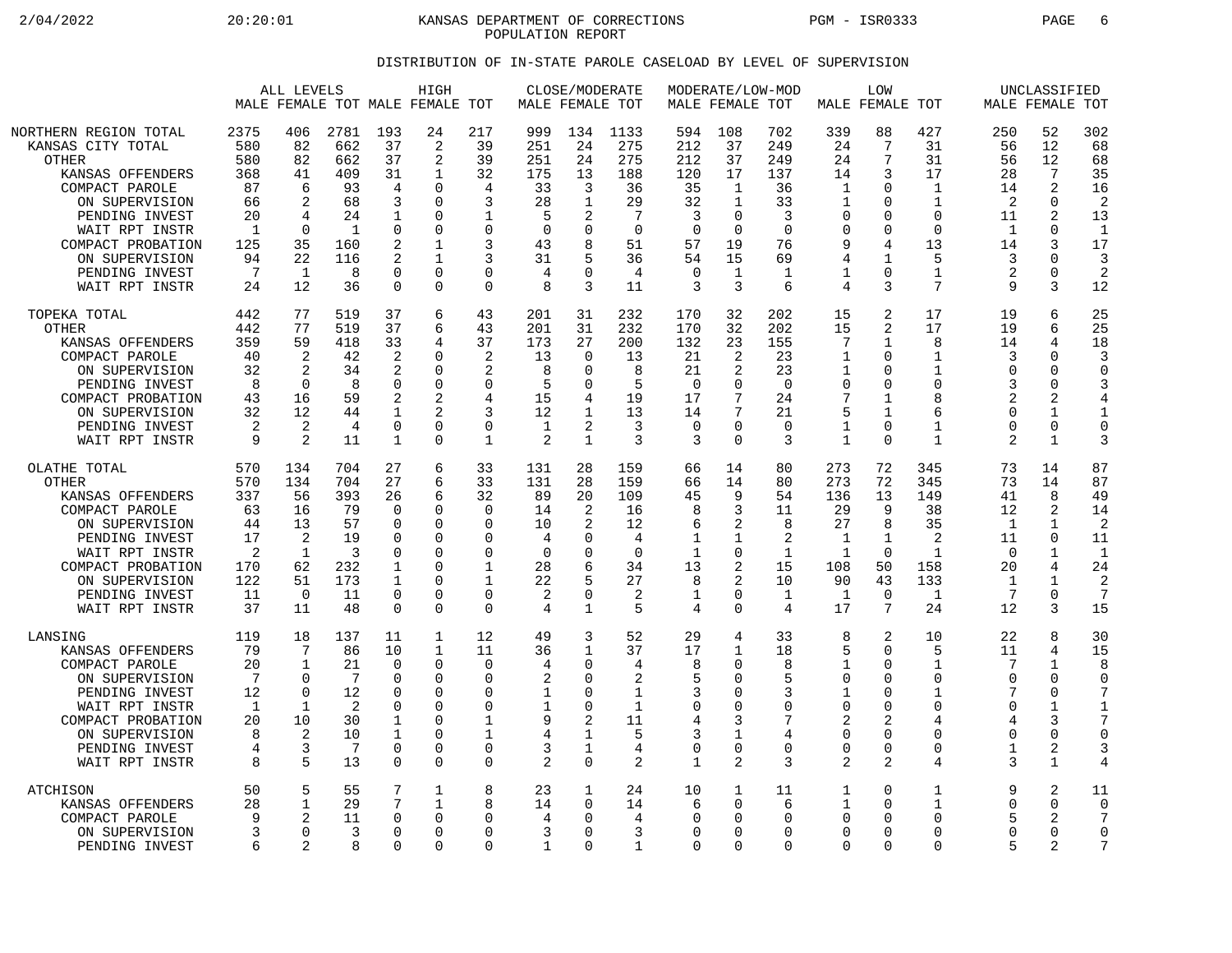2/04/2022 20:20:01 KANSAS DEPARTMENT OF CORRECTIONS PGM - ISR0333 PAGE 7 POPULATION REPORT

## DISTRIBUTION OF IN-STATE PAROLE CASELOAD BY LEVEL OF SUPERVISION

|                                                                                                                                                                                   |                                                                                      | ALL LEVELS                                                                        |                                                                                   |                                                                                                            | HIGH<br>MALE FEMALE TOT MALE FEMALE TOT                          |                                                                                       | MALE FEMALE TOT                                    | CLOSE/MODERATE                                                                                            |                                                                        | MODERATE/LOW-MOD<br>MALE FEMALE TOT                                                      |                                                                                                  |                                                                           | MALE FEMALE TOT                                                                         | LOW                                                                                                           |                                                                                                               |                                                                                            | UNCLASSIFIED<br>MALE FEMALE TOT                                                         |                                                                                                                        |
|-----------------------------------------------------------------------------------------------------------------------------------------------------------------------------------|--------------------------------------------------------------------------------------|-----------------------------------------------------------------------------------|-----------------------------------------------------------------------------------|------------------------------------------------------------------------------------------------------------|------------------------------------------------------------------|---------------------------------------------------------------------------------------|----------------------------------------------------|-----------------------------------------------------------------------------------------------------------|------------------------------------------------------------------------|------------------------------------------------------------------------------------------|--------------------------------------------------------------------------------------------------|---------------------------------------------------------------------------|-----------------------------------------------------------------------------------------|---------------------------------------------------------------------------------------------------------------|---------------------------------------------------------------------------------------------------------------|--------------------------------------------------------------------------------------------|-----------------------------------------------------------------------------------------|------------------------------------------------------------------------------------------------------------------------|
| COMPACT PROBATION                                                                                                                                                                 | 13                                                                                   | 2                                                                                 | 15                                                                                | $\mathbf 0$                                                                                                | 0                                                                | $\mathbf 0$                                                                           | 5                                                  | 1                                                                                                         | 6                                                                      | 4                                                                                        | 1                                                                                                | 5                                                                         | $\mathbf 0$                                                                             | $\mathbf 0$                                                                                                   | 0                                                                                                             | 4                                                                                          | 0                                                                                       | 4                                                                                                                      |
| ON SUPERVISION                                                                                                                                                                    | 9                                                                                    | 2                                                                                 | 11                                                                                | $\overline{0}$                                                                                             | 0                                                                | $\Omega$                                                                              | 5                                                  | $\mathbf{1}$                                                                                              | 6                                                                      | 3                                                                                        | 1                                                                                                | 4                                                                         | 0                                                                                       | $\Omega$                                                                                                      | $\Omega$                                                                                                      | $\mathbf{1}$                                                                               | $\mathbf 0$                                                                             | $\mathbf{1}$                                                                                                           |
| PENDING INVEST                                                                                                                                                                    | $\mathbf{1}$                                                                         | $\mathbf 0$                                                                       | 1                                                                                 | $\mathbf 0$                                                                                                | 0                                                                | $\mathbf 0$                                                                           | $\mathbf 0$                                        | $\mathbf 0$                                                                                               | $\Omega$                                                               | 1                                                                                        | $\mathbf 0$                                                                                      | 1                                                                         | 0                                                                                       | $\Omega$                                                                                                      | 0                                                                                                             | $\Omega$                                                                                   | 0                                                                                       | $\mathbf 0$                                                                                                            |
| WAIT RPT INSTR                                                                                                                                                                    | 3                                                                                    | $\Omega$                                                                          | 3                                                                                 | $\Omega$                                                                                                   | 0                                                                | $\mathbf 0$                                                                           | $\Omega$                                           | $\Omega$                                                                                                  | $\Omega$                                                               | $\Omega$                                                                                 | $\Omega$                                                                                         | $\Omega$                                                                  | $\Omega$                                                                                | $\Omega$                                                                                                      | 0                                                                                                             | 3                                                                                          | $\Omega$                                                                                | 3                                                                                                                      |
| <b>LAWRENCE</b>                                                                                                                                                                   | 88                                                                                   | 12                                                                                | 100                                                                               | 6                                                                                                          | 0                                                                | 6                                                                                     | 53                                                 | 4                                                                                                         | 57                                                                     | 17                                                                                       | 6                                                                                                | 23                                                                        | $\mathbf{1}$                                                                            | $\mathbf{1}$                                                                                                  | $\overline{a}$                                                                                                | 11                                                                                         | 1                                                                                       | 12                                                                                                                     |
| KANSAS OFFENDERS                                                                                                                                                                  | 67                                                                                   | 7                                                                                 | 74                                                                                | 6                                                                                                          | 0                                                                | 6                                                                                     | 39                                                 | 1                                                                                                         | 40                                                                     | 13                                                                                       | 4                                                                                                | 17                                                                        | 0                                                                                       | 1                                                                                                             | 1                                                                                                             | 9                                                                                          | 1                                                                                       | 10                                                                                                                     |
| COMPACT PAROLE                                                                                                                                                                    | 7                                                                                    | 2                                                                                 | 9                                                                                 | $\mathbf 0$                                                                                                | 0                                                                | $\Omega$                                                                              | 5                                                  | 1                                                                                                         | 6                                                                      | 1                                                                                        | $\mathbf{1}$                                                                                     | 2                                                                         | 0                                                                                       | $\Omega$                                                                                                      | 0                                                                                                             | $\mathbf{1}$                                                                               | $\mathbf 0$                                                                             | $\mathbf{1}$                                                                                                           |
| ON SUPERVISION                                                                                                                                                                    | 6                                                                                    | 2                                                                                 | 8                                                                                 | $\Omega$                                                                                                   | 0                                                                | $\Omega$                                                                              | 4                                                  | 1                                                                                                         | 5                                                                      | 1                                                                                        | 1                                                                                                | 2                                                                         | $\Omega$                                                                                | $\Omega$                                                                                                      | $\Omega$                                                                                                      | 1                                                                                          | $\Omega$                                                                                | $\mathbf{1}$                                                                                                           |
| PENDING INVEST                                                                                                                                                                    | $\mathbf{1}$                                                                         | $\mathbf 0$                                                                       | 1                                                                                 | 0                                                                                                          | 0                                                                | 0                                                                                     | 1                                                  | 0                                                                                                         | $\mathbf 1$                                                            | 0                                                                                        | $\mathbf 0$                                                                                      | 0                                                                         | 0                                                                                       | $\Omega$                                                                                                      | $\Omega$                                                                                                      | $\Omega$                                                                                   | 0                                                                                       | $\mathbf 0$                                                                                                            |
| COMPACT PROBATION                                                                                                                                                                 | 14                                                                                   | 3                                                                                 | 17                                                                                | $\Omega$                                                                                                   | 0                                                                | $\Omega$                                                                              | 9                                                  | $\overline{2}$                                                                                            | 11                                                                     | 3                                                                                        | 1                                                                                                | 4                                                                         | 1                                                                                       | $\Omega$                                                                                                      | 1                                                                                                             | 1                                                                                          | 0                                                                                       | $\mathbf{1}$                                                                                                           |
| ON SUPERVISION                                                                                                                                                                    | 10                                                                                   | 3                                                                                 | 13                                                                                | $\Omega$                                                                                                   | $\Omega$                                                         | $\Omega$                                                                              | 6                                                  | 2                                                                                                         | 8                                                                      | 3                                                                                        | 1                                                                                                | 4                                                                         | $\mathbf{1}$                                                                            | ∩                                                                                                             | 1                                                                                                             | ∩                                                                                          | 0                                                                                       | $\Omega$                                                                                                               |
| PENDING INVEST                                                                                                                                                                    | 1                                                                                    | $\mathbf 0$                                                                       | 1                                                                                 | $\mathbf 0$                                                                                                | 0                                                                | $\mathbf 0$                                                                           | 1                                                  | $\Omega$                                                                                                  | $\mathbf{1}$                                                           | $\mathbf 0$                                                                              | 0                                                                                                | 0                                                                         | $\mathbf 0$                                                                             | $\Omega$                                                                                                      | 0                                                                                                             | $\Omega$                                                                                   | 0                                                                                       | $\mathbf 0$                                                                                                            |
| WAIT RPT INSTR                                                                                                                                                                    | 3                                                                                    | $\Omega$                                                                          | 3                                                                                 | $\Omega$                                                                                                   | 0                                                                | $\Omega$                                                                              | 2                                                  | $\Omega$                                                                                                  | $\overline{2}$                                                         | $\Omega$                                                                                 | $\Omega$                                                                                         | $\Omega$                                                                  | $\Omega$                                                                                | $\Omega$                                                                                                      | 0                                                                                                             | $\mathbf{1}$                                                                               | $\Omega$                                                                                | $\mathbf{1}$                                                                                                           |
| SALINA                                                                                                                                                                            | 182                                                                                  | 28                                                                                | 210                                                                               | 15                                                                                                         | 2                                                                | 17                                                                                    | 121                                                | 17                                                                                                        | 138                                                                    | 26                                                                                       | 4                                                                                                | 30                                                                        | 6                                                                                       | $\Omega$                                                                                                      | 6                                                                                                             | 14                                                                                         | 5                                                                                       | 19                                                                                                                     |
| KANSAS OFFENDERS                                                                                                                                                                  | 162                                                                                  | 17                                                                                | 179                                                                               | 13                                                                                                         | 1                                                                | 14                                                                                    | 109                                                | 10                                                                                                        | 119                                                                    | 24                                                                                       | 3                                                                                                | 27                                                                        | 4                                                                                       | $\Omega$                                                                                                      | 4                                                                                                             | 12                                                                                         | 3                                                                                       | 15                                                                                                                     |
| COMPACT PAROLE                                                                                                                                                                    | 8                                                                                    | 2                                                                                 | 10                                                                                | $\overline{2}$                                                                                             | 0                                                                | 2                                                                                     | 4                                                  | 1                                                                                                         | 5                                                                      | 0                                                                                        | $\Omega$                                                                                         | $\Omega$                                                                  | 0                                                                                       | $\Omega$                                                                                                      | 0                                                                                                             | 2                                                                                          | 1                                                                                       | 3                                                                                                                      |
| ON SUPERVISION                                                                                                                                                                    | 4                                                                                    | 1                                                                                 | 5                                                                                 | $\mathbf 1$                                                                                                | 0                                                                | 1                                                                                     | 2                                                  | 1                                                                                                         | 3                                                                      | $\mathbf 0$                                                                              | 0                                                                                                | 0                                                                         | $\Omega$                                                                                | $\Omega$                                                                                                      | $\Omega$                                                                                                      | $\mathbf{1}$                                                                               | $\mathbf 0$                                                                             | $\mathbf{1}$                                                                                                           |
| PENDING INVEST                                                                                                                                                                    | 4                                                                                    | 1                                                                                 | 5                                                                                 | $\mathbf{1}$                                                                                               | 0                                                                | 1                                                                                     | $\overline{2}$                                     | 0                                                                                                         | 2                                                                      | 0                                                                                        | O                                                                                                | 0                                                                         | 0                                                                                       | $\Omega$                                                                                                      | $\Omega$                                                                                                      | 1                                                                                          | 1                                                                                       | $\overline{2}$                                                                                                         |
| COMPACT PROBATION                                                                                                                                                                 | 12                                                                                   | 9                                                                                 | 21                                                                                | $\mathbf 0$                                                                                                | 1                                                                | 1                                                                                     | 8                                                  | 6                                                                                                         | 14                                                                     | 2                                                                                        | 1                                                                                                | 3                                                                         | 2                                                                                       | $\Omega$                                                                                                      | $\mathfrak{D}$                                                                                                | $\Omega$                                                                                   | $\mathbf{1}$                                                                            | $\mathbf{1}$                                                                                                           |
| ON SUPERVISION                                                                                                                                                                    | 7                                                                                    | 6                                                                                 | 13                                                                                | $\Omega$                                                                                                   | 1                                                                | 1                                                                                     | 4                                                  | 3                                                                                                         | 7                                                                      | 2                                                                                        | $\mathbf{1}$                                                                                     | 3                                                                         | $\mathbf{1}$                                                                            | $\Omega$                                                                                                      | $\mathbf{1}$                                                                                                  | $\Omega$                                                                                   | $\mathbf{1}$                                                                            | $1\,$                                                                                                                  |
| PENDING INVEST                                                                                                                                                                    | 1                                                                                    | 1                                                                                 | 2                                                                                 | 0                                                                                                          | 0                                                                | 0                                                                                     | 1                                                  | 1                                                                                                         | 2                                                                      | 0                                                                                        | $\Omega$                                                                                         | $\Omega$                                                                  | 0                                                                                       | $\Omega$                                                                                                      | 0                                                                                                             | $\Omega$                                                                                   | 0                                                                                       | 0                                                                                                                      |
| WAIT RPT INSTR                                                                                                                                                                    | 4                                                                                    | 2                                                                                 | 6                                                                                 | $\Omega$                                                                                                   | 0                                                                | $\mathbf 0$                                                                           | 3                                                  | 2                                                                                                         | 5                                                                      | $\mathbf 0$                                                                              | $\Omega$                                                                                         | $\Omega$                                                                  | $\mathbf{1}$                                                                            | $\Omega$                                                                                                      | $\mathbf{1}$                                                                                                  | $\Omega$                                                                                   | $\Omega$                                                                                | $\Omega$                                                                                                               |
| GREAT BEND<br>KANSAS OFFENDERS<br>COMPACT PAROLE<br>ON SUPERVISION<br>PENDING INVEST<br>WAIT RPT INSTR<br>COMPACT PROBATION<br>ON SUPERVISION<br>PENDING INVEST<br>WAIT RPT INSTR | 103<br>89<br>7<br>4<br>2<br>$\mathbf{1}$<br>7<br>4<br>$\mathbf{1}$<br>$\overline{2}$ | 5<br>4<br>0<br>0<br>0<br>$\Omega$<br>$\mathbf{1}$<br>$\mathbf 0$<br>1<br>$\Omega$ | 108<br>93<br>7<br>4<br>2<br>$\mathbf{1}$<br>8<br>$\overline{2}$<br>$\mathfrak{D}$ | 15<br>14<br>$\mathbf 1$<br>1<br>$\mathbf 0$<br>$\Omega$<br>$\Omega$<br>$\mathbf 0$<br>$\Omega$<br>$\Omega$ | $\mathbf{1}$<br>1<br>0<br>0<br>0<br>0<br>$\Omega$<br>0<br>0<br>0 | 16<br>15<br>1<br>1<br>0<br>$\Omega$<br>$\Omega$<br>0<br>$\Omega$<br>$\Omega$          | 50<br>43<br>3<br>1<br>-1<br>4<br>2<br>$\mathbf{1}$ | 3<br>2<br>$\Omega$<br>0<br>$\Omega$<br>$\Omega$<br>1<br>$\mathbf 0$<br>1<br>$\Omega$                      | 53<br>45<br>3<br>1<br>1<br>$\mathbf{1}$<br>5<br>2<br>2<br>$\mathbf{1}$ | 19<br>16<br>2<br>$\overline{2}$<br>0<br>$\mathbf 0$<br>1<br>1<br>$\mathbf 0$<br>$\Omega$ | $\mathbf{1}$<br>$\mathbf{1}$<br>$\Omega$<br>O<br>U<br>O<br>U<br>$\Omega$<br>$\Omega$<br>$\Omega$ | 20<br>17<br>2<br>2<br>0<br>0<br>$\mathbf{1}$<br>1<br>$\Omega$<br>$\Omega$ | 2<br>$\Omega$<br>0<br>0<br>0<br>0<br>2<br>1<br>0<br>1                                   | $\Omega$<br>$\Omega$<br>$\Omega$<br>$\Omega$<br>$\Omega$<br>$\Omega$<br>∩<br>$\Omega$<br>$\Omega$<br>$\Omega$ | 2<br>0<br>$\Omega$<br>$\Omega$<br>$\Omega$<br>$\Omega$<br>$\mathfrak{D}$<br>$\mathbf{1}$<br>0<br>$\mathbf{1}$ | 17<br>16<br>1<br>$\Omega$<br>1<br>$\Omega$<br>$\Omega$<br>$\Omega$<br>$\Omega$<br>$\Omega$ | $\mathbf 0$<br>$\Omega$<br>$\mathbf 0$<br>0<br>0<br>0<br>$\Omega$<br>0<br>0<br>$\Omega$ | 17<br>16<br>$\mathbf{1}$<br>$\Omega$<br>$\mathbf{1}$<br>$\mathbf 0$<br>$\Omega$<br>$\mathbf 0$<br>$\Omega$<br>$\Omega$ |
| JUNCTION CITY<br>KANSAS OFFENDERS<br>COMPACT PAROLE<br>ON SUPERVISION<br>PENDING INVEST<br>COMPACT PROBATION<br>ON SUPERVISION<br>PENDING INVEST<br>WAIT RPT INSTR                | 113<br>86<br>10<br>7<br>3<br>17<br>6<br>3<br>8                                       | 27<br>17<br>2<br>1<br>$\mathbf{1}$<br>8<br>5<br>1<br>2                            | 140<br>103<br>12<br>8<br>4<br>25<br>11<br>4<br>10                                 | 22<br>21<br>$\mathbf 0$<br>$\Omega$<br>$\Omega$<br>$\mathbf 1$<br>$\Omega$<br>0<br>$\mathbf{1}$            | 2<br>2<br>0<br>$\Omega$<br>0<br>$\Omega$<br>$\Omega$<br>0<br>0   | 24<br>23<br>$\mathbf 0$<br>$\Omega$<br>$\Omega$<br>1<br>$\Omega$<br>0<br>$\mathbf{1}$ | 64<br>48<br>4<br>3<br>9<br>6<br>1<br>2             | 15<br>11<br>$\mathbf 1$<br>$\mathbf 0$<br>$\mathbf 1$<br>3<br>$\mathbf{1}$<br>$\mathbf 1$<br>$\mathbf{1}$ | 79<br>59<br>8<br>4<br>4<br>12<br>7<br>2<br>3                           | 18<br>12<br>2<br>2<br>0<br>4<br>$\mathbf 0$<br>1<br>3                                    | 6<br>2<br>1<br>1<br>$\Omega$<br>3<br>2<br>0<br>$\mathbf{1}$                                      | 24<br>14<br>3<br>3<br>$\Omega$<br>7<br>2<br>1<br>4                        | 2<br>1<br>$\mathbf 0$<br>$\Omega$<br>0<br>$\mathbf{1}$<br>$\Omega$<br>0<br>$\mathbf{1}$ | 2<br>$\Omega$<br>$\Omega$<br>$\Omega$<br>$\Omega$<br>2<br>$\overline{2}$<br>0<br>$\Omega$                     | 4<br>1<br>0<br>$\Omega$<br>0<br>3<br>2<br>0<br>$\mathbf{1}$                                                   | 7<br>4<br>1<br>1<br>$\Omega$<br>$\overline{2}$<br>$\Omega$<br>$\mathbf{1}$<br>1            | $\overline{a}$<br>2<br>0<br>0<br>$\Omega$<br>0<br>$\Omega$<br>0<br>$\Omega$             | 9<br>6<br>1<br>$\mathbf{1}$<br>$\Omega$<br>$\overline{2}$<br>$\mathbf 0$<br>1<br>$\mathbf{1}$                          |
| NW COMM CORR                                                                                                                                                                      | 111                                                                                  | 16                                                                                | 127                                                                               | 16                                                                                                         | 3                                                                | 19                                                                                    | 54                                                 | 8                                                                                                         | 62                                                                     | 27                                                                                       | 3                                                                                                | 30                                                                        | 7                                                                                       | $\overline{2}$                                                                                                | 9                                                                                                             | 7                                                                                          | 0                                                                                       | 7                                                                                                                      |
| KANSAS OFFENDERS                                                                                                                                                                  | 95                                                                                   | 13                                                                                | 108                                                                               | 15                                                                                                         | 3                                                                | 18                                                                                    | 51                                                 | 7                                                                                                         | 58                                                                     | 20                                                                                       | 2                                                                                                | 22                                                                        | 4                                                                                       | 1                                                                                                             | 5                                                                                                             | 5                                                                                          | 0                                                                                       | 5                                                                                                                      |
| COMPACT PAROLE                                                                                                                                                                    | 8                                                                                    | $\mathbf{1}$                                                                      | 9                                                                                 | $\mathbf 1$                                                                                                | 0                                                                | $\mathbf{1}$                                                                          | 3                                                  | $\mathbf{1}$                                                                                              | $\overline{4}$                                                         | 2                                                                                        | 0                                                                                                | 2                                                                         | $\mathbf{1}$                                                                            | $\Omega$                                                                                                      | $\mathbf{1}$                                                                                                  | $\mathbf{1}$                                                                               | $\mathbf 0$                                                                             | $\mathbf{1}$                                                                                                           |
| ON SUPERVISION                                                                                                                                                                    | 7                                                                                    | $\mathbf{1}$                                                                      | 8                                                                                 | $\mathbf{1}$                                                                                               | 0                                                                | 1                                                                                     | 2                                                  | $\mathbf{1}$                                                                                              | 3                                                                      | 2                                                                                        | O                                                                                                | 2                                                                         | 1                                                                                       | $\Omega$                                                                                                      | 1                                                                                                             | 1                                                                                          | $\Omega$                                                                                | 1                                                                                                                      |
| PENDING INVEST                                                                                                                                                                    | 1                                                                                    | $\Omega$                                                                          | 1                                                                                 | $\Omega$                                                                                                   | $\Omega$                                                         | $\Omega$                                                                              | 1                                                  | $\mathbf 0$                                                                                               | $\mathbf{1}$                                                           | $\mathbf 0$                                                                              | $\Omega$                                                                                         | $\Omega$                                                                  | $\mathbf 0$                                                                             | $\Omega$                                                                                                      | $\Omega$                                                                                                      | $\Omega$                                                                                   | 0                                                                                       | $\mathbf 0$                                                                                                            |
| COMPACT PROBATION                                                                                                                                                                 | 8                                                                                    | $\mathfrak{D}$                                                                    | 10                                                                                | $\Omega$                                                                                                   | $\Omega$                                                         | $\Omega$                                                                              | $\Omega$                                           | $\Omega$                                                                                                  | $\Omega$                                                               | 5                                                                                        | $\mathbf{1}$                                                                                     | 6                                                                         | 2                                                                                       | 1                                                                                                             | 3                                                                                                             | 1                                                                                          | $\Omega$                                                                                | $\mathbf{1}$                                                                                                           |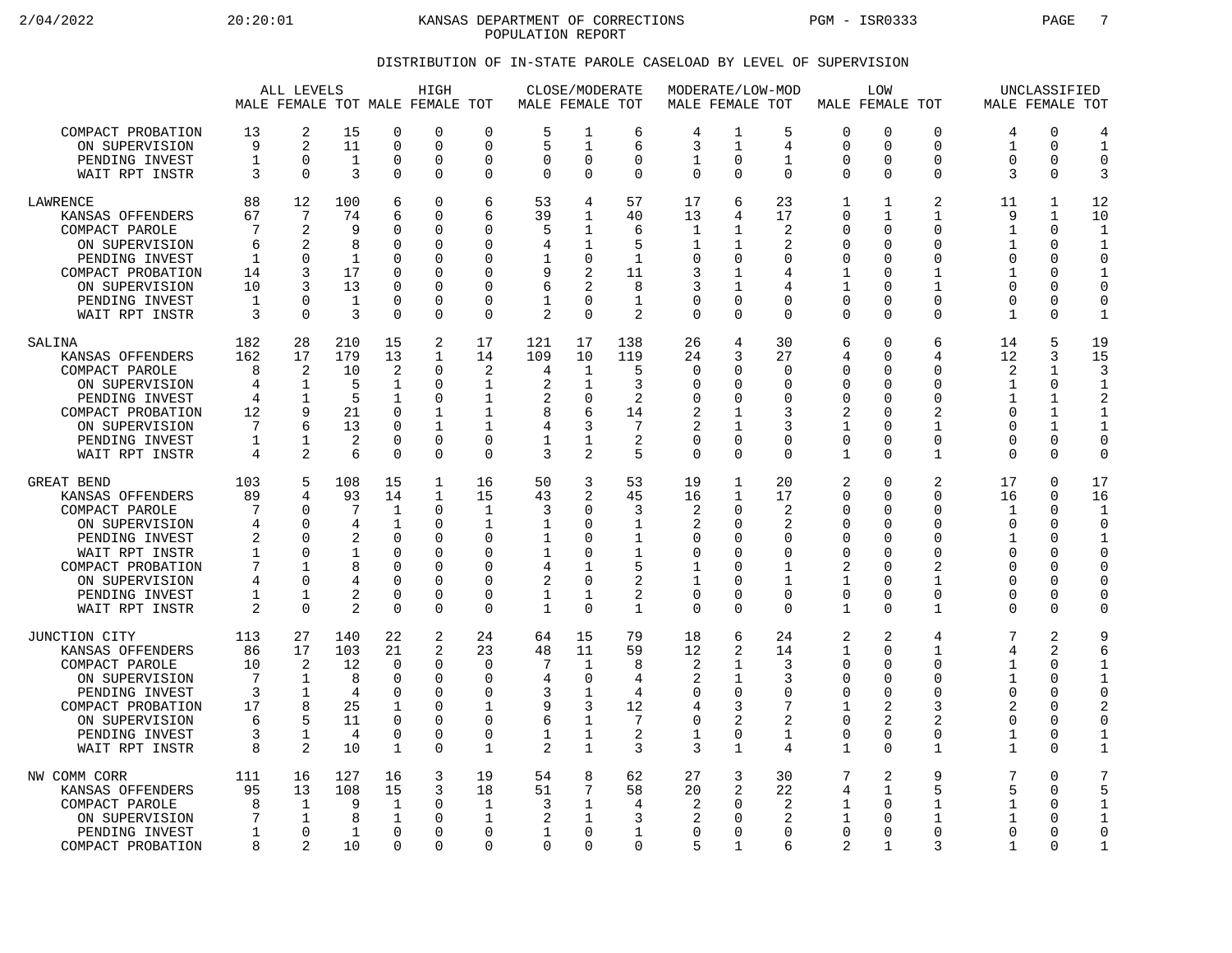2/04/2022 20:20:01 KANSAS DEPARTMENT OF CORRECTIONS PGM - ISR0333 PAGE 8 POPULATION REPORT

## DISTRIBUTION OF IN-STATE PAROLE CASELOAD BY LEVEL OF SUPERVISION

|                                                                                                                                                                                                |                                                             | ALL LEVELS                                                                               |                                                                       |                                                                                                     | HIGH<br>MALE FEMALE TOT MALE FEMALE TOT                                                           |                                                                                          | MALE FEMALE TOT                                                              |                                                                                      | CLOSE/MODERATE                                                                      |                                                                 | MODERATE/LOW-MOD<br>MALE FEMALE TOT                                                       |                                                                                  |                                                                                                 | LOW<br>MALE FEMALE TOT                                                                  |                                                                                                             |                                                                               | UNCLASSIFIED<br>MALE FEMALE TOT                                                                     |                                                                                                                      |
|------------------------------------------------------------------------------------------------------------------------------------------------------------------------------------------------|-------------------------------------------------------------|------------------------------------------------------------------------------------------|-----------------------------------------------------------------------|-----------------------------------------------------------------------------------------------------|---------------------------------------------------------------------------------------------------|------------------------------------------------------------------------------------------|------------------------------------------------------------------------------|--------------------------------------------------------------------------------------|-------------------------------------------------------------------------------------|-----------------------------------------------------------------|-------------------------------------------------------------------------------------------|----------------------------------------------------------------------------------|-------------------------------------------------------------------------------------------------|-----------------------------------------------------------------------------------------|-------------------------------------------------------------------------------------------------------------|-------------------------------------------------------------------------------|-----------------------------------------------------------------------------------------------------|----------------------------------------------------------------------------------------------------------------------|
| ON SUPERVISION                                                                                                                                                                                 | 3                                                           | $\overline{2}$                                                                           | 5                                                                     | $\Omega$                                                                                            | O                                                                                                 | $\Omega$                                                                                 | $\Omega$                                                                     | $\Omega$                                                                             | 0                                                                                   | 2                                                               | $\mathbf{1}$                                                                              | 3                                                                                | 1                                                                                               | 1                                                                                       | 2                                                                                                           | $\Omega$                                                                      | $\Omega$                                                                                            | $\mathbf 0$                                                                                                          |
| PENDING INVEST                                                                                                                                                                                 | 2                                                           | $\Omega$                                                                                 | 2                                                                     | $\mathbf 0$                                                                                         | 0                                                                                                 | $\Omega$                                                                                 | $\Omega$                                                                     | $\mathbf 0$                                                                          | 0                                                                                   | 0                                                               | $\Omega$                                                                                  | $\mathbf 0$                                                                      | 1                                                                                               | 0                                                                                       | $\mathbf 1$                                                                                                 | 1                                                                             | 0                                                                                                   | $\mathbf{1}$                                                                                                         |
| WAIT RPT INSTR                                                                                                                                                                                 | 3                                                           | $\Omega$                                                                                 | 3                                                                     | $\Omega$                                                                                            | 0                                                                                                 | $\mathbf 0$                                                                              | $\Omega$                                                                     | $\Omega$                                                                             | 0                                                                                   | 3                                                               | $\Omega$                                                                                  | 3                                                                                | $\mathbf 0$                                                                                     | $\Omega$                                                                                | 0                                                                                                           | 0                                                                             | $\Omega$                                                                                            | $\Omega$                                                                                                             |
| UNASSIGNED - NORTH                                                                                                                                                                             | 17                                                          | 2                                                                                        | 19                                                                    | $\Omega$                                                                                            | 0                                                                                                 | $\mathbf 0$                                                                              | 2                                                                            | $\mathbf 0$                                                                          | 2                                                                                   | 0                                                               | $\Omega$                                                                                  | $\mathbf 0$                                                                      | $\mathbf 0$                                                                                     | 0                                                                                       | $\mathbf 0$                                                                                                 | 15                                                                            | 2                                                                                                   | 17                                                                                                                   |
| KANSAS OFFENDERS                                                                                                                                                                               | 17                                                          | $\overline{2}$                                                                           | 19                                                                    | $\Omega$                                                                                            | 0                                                                                                 | $\mathbf 0$                                                                              | $\overline{a}$                                                               | $\Omega$                                                                             | $\overline{2}$                                                                      | 0                                                               | $\Omega$                                                                                  | $\mathbf 0$                                                                      | $\mathbf 0$                                                                                     | $\Omega$                                                                                | $\Omega$                                                                                                    | 15                                                                            | 2                                                                                                   | 17                                                                                                                   |
| SOUTHERN REGION TOTAL<br>WICHITA TOTAL<br>SEX OFFENDER UNIT<br>KANSAS OFFENDERS<br>COMPACT PAROLE<br>ON SUPERVISION<br>PENDING INVEST<br>COMPACT PROBATION<br>ON SUPERVISION<br>WAIT RPT INSTR | 2147<br>1551<br>95<br>80<br>6<br>3<br>ζ<br>9<br>8<br>1      | 301<br>200<br>36<br>33<br>$\mathbf{1}$<br>1<br>$\Omega$<br>$\overline{2}$<br>2<br>∩      | 2448<br>1751<br>131<br>113<br>7<br>4<br>3<br>11<br>10<br>$\mathbf{1}$ | 216<br>163<br>9<br>9<br>$\cap$<br>$\Omega$<br>$\Omega$<br>$\Omega$<br>$\mathbf 0$<br>$\Omega$       | 34<br>25<br>9<br>9<br>$\Omega$<br>O<br>0<br>O<br>0<br>O                                           | 250<br>188<br>18<br>18<br>∩<br>0<br><sup>0</sup><br>$\Omega$<br>$\mathbf 0$<br>$\Omega$  | 959<br>686<br>56<br>46<br>4<br>1<br>3<br>6<br>6<br>$\Omega$                  | 120<br>76<br>20<br>17<br>1<br>1<br>$\Omega$<br>2<br>2<br>$\Omega$                    | 1079<br>762<br>76<br>63<br>5<br>2<br>3<br>8<br>8<br>0                               | 566<br>392<br>20<br>16<br>2<br>2<br>0<br>2<br>1<br>$\mathbf{1}$ | 74<br>44<br>3<br>3<br><sup>0</sup><br>$\Omega$<br>$\Omega$<br>$\Omega$<br>$\Omega$        | 640<br>436<br>23<br>19<br>2<br>2<br>$\mathbf 0$<br>2<br>1<br>$\mathbf{1}$        | 258<br>222<br>2<br>1<br>$\Omega$<br>0<br>$\mathbf 0$<br>$\mathbf{1}$<br>1<br>$\Omega$           | 44<br>38<br>$\mathbf{1}$<br>1<br>$\Omega$<br>0<br>O<br>U<br>0<br>$\Omega$               | 302<br>260<br>3<br>$\overline{2}$<br>$\Omega$<br>$\Omega$<br>$\Omega$<br>1<br>$\mathbf{1}$<br>$\Omega$      | 148<br>88<br>8<br>8<br>$\Omega$<br>$\Omega$<br>$\Omega$<br>U<br>O<br>$\Omega$ | 29<br>17<br>3<br>3<br>$\Omega$<br>0<br>$\Omega$<br>$\Omega$<br>0<br>$\Omega$                        | 177<br>105<br>11<br>11<br>$\bigcap$<br>$\Omega$<br>$\Omega$<br>$\Omega$<br>$\mathbf 0$<br>$\Omega$                   |
| <b>OTHER</b><br>KANSAS OFFENDERS<br>COMPACT PAROLE<br>ON SUPERVISION<br>PENDING INVEST<br>WAIT RPT INSTR<br>COMPACT PROBATION<br>ON SUPERVISION<br>PENDING INVEST<br>WAIT RPT INSTR            | 1456<br>1252<br>72<br>64<br>6<br>2<br>132<br>117<br>5<br>10 | 164<br>101<br>13<br>10<br>2<br>$\mathbf{1}$<br>50<br>37<br>5<br>8                        | 1620<br>1353<br>85<br>74<br>8<br>3<br>182<br>154<br>10<br>18          | 154<br>150<br>3<br>3<br>$\Omega$<br>$\mathbf 0$<br>$\mathbf 1$<br>1<br>$\mathbf 0$<br>$\mathbf 0$   | 16<br>13<br>$\mathbf{1}$<br>$\mathbf{1}$<br>$\Omega$<br>O<br>$\overline{2}$<br>2<br>0<br>$\Omega$ | 170<br>163<br>4<br>4<br><sup>0</sup><br>$\Omega$<br>3<br>3<br>0<br>$\Omega$              | 630<br>574<br>24<br>22<br>1<br>$\mathbf{1}$<br>32<br>31<br>0<br>$\mathbf{1}$ | 56<br>44<br>2<br>1<br>1<br>$\mathbf 0$<br>10<br>$7\phantom{.0}$<br>2<br>$\mathbf{1}$ | 686<br>618<br>26<br>23<br>2<br>$\mathbf{1}$<br>42<br>38<br>2<br>2                   | 372<br>345<br>8<br>8<br>O<br>0<br>19<br>18<br>0<br>$\mathbf{1}$ | 41<br>30<br>4<br>4<br><sup>0</sup><br>$\Omega$<br>4<br>1<br>$\overline{a}$                | 413<br>375<br>12<br>12<br>$\Omega$<br>$\overline{0}$<br>26<br>22<br>1<br>3       | 220<br>125<br>26<br>25<br>$\Omega$<br>$\mathbf{1}$<br>69<br>61<br>1<br>$7\phantom{.0}$          | 37<br>7<br>4<br>4<br>$\Omega$<br>$\Omega$<br>26<br>21<br>$\mathbf{1}$<br>$\overline{4}$ | 257<br>132<br>30<br>29<br>$\Omega$<br>1<br>95<br>82<br>2<br>11                                              | 80<br>58<br>11<br>6<br>5<br>$\Omega$<br>11<br>6<br>4<br>$\mathbf{1}$          | 14<br>7<br>2<br>$\Omega$<br>$\mathbf{1}$<br>1<br>5<br>3<br>1<br>$\mathbf{1}$                        | 94<br>65<br>13<br>6<br>6<br>$\mathbf 1$<br>16<br>9<br>5<br>$\overline{2}$                                            |
| HUTCHINSON TOTAL<br><b>OTHER</b><br>KANSAS OFFENDERS<br>COMPACT PAROLE<br>ON SUPERVISION<br>PENDING INVEST<br>COMPACT PROBATION<br>ON SUPERVISION<br>PENDING INVEST<br>WAIT RPT INSTR          | 107<br>107<br>88<br>5<br>4<br>1<br>14<br>8<br>2<br>4        | 15<br>15<br>14<br>1<br>$\Omega$<br>$\mathbf{1}$<br>$\Omega$<br>∩<br>$\Omega$<br>$\Omega$ | 122<br>122<br>102<br>6<br>4<br>2<br>14<br>8<br>2<br>4                 | 10<br>10<br>10<br>$\Omega$<br>$\cap$<br>$\Omega$<br>$\Omega$<br>$\Omega$<br>$\mathbf 0$<br>$\Omega$ | $\mathbf{1}$<br>$\mathbf{1}$<br>$\mathbf 1$<br>0<br>$\Omega$<br>O<br>0<br>$\Omega$<br>0<br>O      | 11<br>11<br>11<br>$\Omega$<br><sup>0</sup><br>0<br>$\Omega$<br>$\Omega$<br>0<br>$\Omega$ | 68<br>68<br>57<br>$\Omega$<br>$\Omega$<br>0<br>11<br>7<br>1<br>3             | 10<br>10<br>9<br>1<br>$\Omega$<br>1<br>$\Omega$<br>$\Omega$<br>0<br>$\Omega$         | 78<br>78<br>66<br>$\mathbf{1}$<br>0<br>$\mathbf{1}$<br>11<br>7<br>$\mathbf{1}$<br>3 | 16<br>16<br>13<br>3<br>3<br>0<br>$\Omega$<br>0<br>0<br>0        | 3<br>3<br>3<br>$\Omega$<br><sup>0</sup><br>$\cap$<br><sup>0</sup><br>$\Omega$<br>$\Omega$ | 19<br>19<br>16<br>3<br>3<br>0<br>$\Omega$<br>$\Omega$<br>$\mathbf 0$<br>$\Omega$ | 7<br>7<br>5<br>$\mathbf 0$<br>$\Omega$<br>$\mathbf 0$<br>2<br>$\mathbf{1}$<br>0<br>$\mathbf{1}$ | 0<br>$\Omega$<br>U<br>$\Omega$<br>U<br>U<br>$\Omega$<br>U<br>0<br>$\Omega$              | 7<br>7<br>5<br>$\mathbf 0$<br>$\Omega$<br>$\mathbf 0$<br>$\overline{2}$<br>$\mathbf{1}$<br>$\mathbf 0$<br>1 | 6<br>6<br>ζ<br>2<br>1<br>$\mathbf 1$<br>1<br>$\Omega$<br>$\mathbf{1}$<br>U    | $\mathbf{1}$<br>1<br>1<br>$\Omega$<br>$\Omega$<br>$\Omega$<br>$\Omega$<br>$\Omega$<br>0<br>$\Omega$ | 7<br>7<br>4<br>$\overline{2}$<br>$\mathbf{1}$<br>$\mathbf{1}$<br>$\mathbf{1}$<br>$\Omega$<br>$\mathbf 1$<br>$\Omega$ |
| GARDEN CITY                                                                                                                                                                                    | 156                                                         | 30                                                                                       | 186                                                                   | 5                                                                                                   | 1                                                                                                 | 6                                                                                        | 42                                                                           | 10                                                                                   | 52                                                                                  | 102                                                             | 19                                                                                        | 121                                                                              | 2                                                                                               | $\Omega$                                                                                | 2                                                                                                           | 5                                                                             | $\Omega$                                                                                            | 5                                                                                                                    |
| KANSAS OFFENDERS                                                                                                                                                                               | 69                                                          | 11                                                                                       | 80                                                                    | 4                                                                                                   | 1                                                                                                 | 5                                                                                        | 34                                                                           | 7                                                                                    | 41                                                                                  | 29                                                              | 3                                                                                         | 32                                                                               | 1                                                                                               | $\Omega$                                                                                | 1                                                                                                           | 1                                                                             | $\Omega$                                                                                            | $\mathbf{1}$                                                                                                         |
| COMPACT PAROLE                                                                                                                                                                                 | 35                                                          | 6                                                                                        | 41                                                                    | $\mathbf{1}$                                                                                        | $\Omega$                                                                                          | $\mathbf{1}$                                                                             | 3                                                                            | 2                                                                                    | 5                                                                                   | 29                                                              | 4                                                                                         | 33                                                                               | $\mathbf 1$                                                                                     | $\Omega$                                                                                | $\mathbf{1}$                                                                                                | $\mathbf{1}$                                                                  | $\Omega$                                                                                            | $\mathbf{1}$                                                                                                         |
| ON SUPERVISION                                                                                                                                                                                 | 32                                                          | 5                                                                                        | 37                                                                    | $\mathbf 1$                                                                                         | 0                                                                                                 | 1                                                                                        | 1                                                                            | 1                                                                                    | 2                                                                                   | 29                                                              | 4                                                                                         | 33                                                                               | 1                                                                                               | 0                                                                                       | $\mathbf{1}$                                                                                                | 0                                                                             | $\Omega$                                                                                            | $\overline{0}$                                                                                                       |
| PENDING INVEST                                                                                                                                                                                 | 3                                                           | 1                                                                                        | 4                                                                     | $\Omega$                                                                                            | O                                                                                                 | $\Omega$                                                                                 | 2                                                                            | 1                                                                                    | 3                                                                                   | $\Omega$                                                        | $\Omega$                                                                                  | $\Omega$                                                                         | $\Omega$                                                                                        | U                                                                                       | $\Omega$                                                                                                    | $\mathbf{1}$                                                                  | $\Omega$                                                                                            | $\mathbf{1}$                                                                                                         |
| COMPACT PROBATION                                                                                                                                                                              | 52                                                          | 13                                                                                       | 65                                                                    | $\Omega$                                                                                            | 0                                                                                                 | $\Omega$                                                                                 | 5                                                                            | 1                                                                                    | 6                                                                                   | 44                                                              | 12                                                                                        | 56                                                                               | $\mathbf 0$                                                                                     | U                                                                                       | $\mathbf 0$                                                                                                 | 3                                                                             | $\Omega$                                                                                            | 3                                                                                                                    |
| ON SUPERVISION                                                                                                                                                                                 | 49                                                          | 13                                                                                       | 62                                                                    | $\Omega$                                                                                            | 0                                                                                                 | $\mathbf 0$                                                                              | 5                                                                            | 1                                                                                    | 6                                                                                   | 44                                                              | 12                                                                                        | 56                                                                               | $\mathbf 0$                                                                                     | 0                                                                                       | $\mathbf 0$                                                                                                 | 0                                                                             | 0                                                                                                   | $\mathbf 0$                                                                                                          |
| PENDING INVEST                                                                                                                                                                                 | 1                                                           | $\Omega$                                                                                 | $\mathbf{1}$                                                          | $\Omega$                                                                                            | O                                                                                                 | $\Omega$                                                                                 | $\Omega$                                                                     | $\Omega$                                                                             | $\Omega$                                                                            | $\Omega$                                                        | $\Omega$                                                                                  | $\Omega$                                                                         | $\mathbf 0$                                                                                     | 0                                                                                       | $\Omega$                                                                                                    | 1                                                                             | $\Omega$                                                                                            | $\mathbf{1}$                                                                                                         |
| WAIT RPT INSTR                                                                                                                                                                                 | 2                                                           | $\Omega$                                                                                 | 2                                                                     | $\Omega$                                                                                            | U                                                                                                 | 0                                                                                        | $\Omega$                                                                     | $\Omega$                                                                             | 0                                                                                   | 0                                                               | $\Omega$                                                                                  | $\Omega$                                                                         | $\mathbf 0$                                                                                     | U                                                                                       | $\Omega$                                                                                                    | 2                                                                             | $\Omega$                                                                                            | $\overline{2}$                                                                                                       |
| DODGE CITY                                                                                                                                                                                     | 33                                                          | 4                                                                                        | 37                                                                    | 7                                                                                                   | 2                                                                                                 | 9                                                                                        | 16                                                                           | 1                                                                                    | 17                                                                                  | 7                                                               | $\Omega$                                                                                  | 7                                                                                | 3                                                                                               | 1                                                                                       | 4                                                                                                           | 0                                                                             | $\Omega$                                                                                            | $\Omega$                                                                                                             |
| KANSAS OFFENDERS                                                                                                                                                                               | 28                                                          | 3                                                                                        | 31                                                                    | 7                                                                                                   | $\mathbf{1}$                                                                                      | 8                                                                                        | 13                                                                           | 1                                                                                    | 14                                                                                  | 7                                                               | $\Omega$                                                                                  | 7                                                                                | $\mathbf{1}$                                                                                    | 1                                                                                       | 2                                                                                                           | $\Omega$                                                                      | $\Omega$                                                                                            | $\Omega$                                                                                                             |